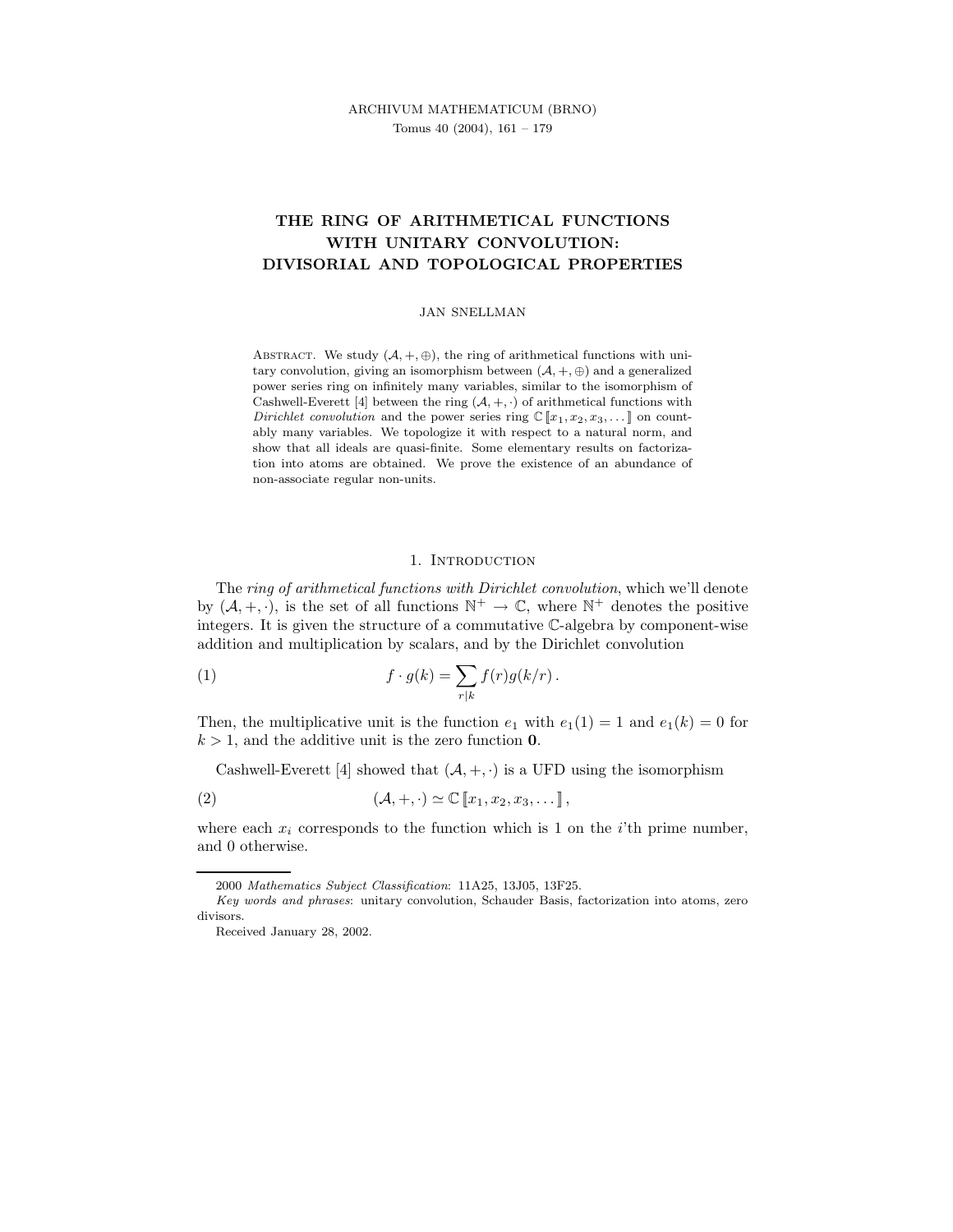Schwab and Silberberg [9] topologised  $(A, +, \cdot)$  by means of the norm

(3) 
$$
|f| = \frac{1}{\min\{k \mid f(k) \neq 0\}}.
$$

They noted that this norm is an ultra-metric, and that  $((A, +, \cdot), \lvert \cdot \rvert)$  is a valued ring, i.e. that

- 1.  $|0| = 0$  and  $|f| > 0$  for  $f \neq 0$ ,
- 2.  $|f g| \le \max\{|f|, |g|\},\$
- 3.  $|fg| = |f||g|$ .

They showed that  $(A, |\cdot|)$  is complete, and that each ideal is *quasi-finite*, which means that there exists a sequence  $(e_k)_{k=1}^{\infty}$ , with  $|e_k| \to 0$ , such that every element in the ideal can be written as a convergent sum  $\sum_{k=1} c_k e_k$ , with  $c_k \in \mathcal{A}$ .

In this article, we treat instead  $(\mathcal{A}, +, \oplus)$ , the ring of all arithmetical functions with unitary convolution. This ring has been studied by several authors, such as Vaidyanathaswamy [11], Cohen [5], and Yocom [13].

We topologise A in the same way as Schwab and Silberberg [9], so that  $(A, +, \oplus)$ becomes a normed ring (but, in contrast to  $(A, +, \cdot)$ , not a valued ring). We show that all ideals in  $(\mathcal{A}, +, \oplus)$  are quasi-finite.

We show that  $(A, +, \oplus)$  is isomorphic to a monomial quotient of a power series ring on countably many variables. It is présimplifiable and atomic, and there is a bound on the lengths of factorizations of a given element. We give a sufficient condition for nilpotency, and prove the existence of plenty of regular non-units.

Finally, we show that the set of arithmetical functions supported on square-free integers is a retract of  $(\mathcal{A}, +, \oplus)$ .

### 2. The ring of arithmetical functions with unitary convolution

We denote the integers by  $\mathbb{Z}$ , the non-negative integers by  $\mathbb{N}$ , and the positive integers by  $\mathbb{N}^+$ . Let  $p_i$  be the *i*'th prime number. Denote by  $P$  the set of prime numbers, and by  $\mathcal{PP}$  the set of prime powers. The integer 1 is not a prime, nor a prime power. Let  $\omega(r)$  be the number of distinct prime factors of r, with  $\omega(1) = 0$ .

**Definition 2.1.** If  $k, m$  are positive integers, we define their unitary product as

(4) 
$$
k \oplus m = \begin{cases} km & \gcd(k, m) = 1 \\ 0 & \text{otherwise} \end{cases}
$$

If  $k \oplus m = p$ , then we write  $k||p$  and say that k is a unitary divisor of p.

The so-called unitary convolution was introduced by Vaidyanathaswamy [11], and was further studied Eckford Cohen [5].

**Definition 2.2.**  $\mathcal{A} = \{f : \mathbb{N}^+ \to \mathbb{C}\}$ , the set of complex-valued functions on the positive integers. We define the unitary convolution of  $f, g \in A$  as

(5) 
$$
(f \oplus g)(n) = \sum_{\substack{m \oplus p = n \\ m, n \ge 1}} f(m)g(n) = \sum_{d \parallel n} f(d)g(n/d)
$$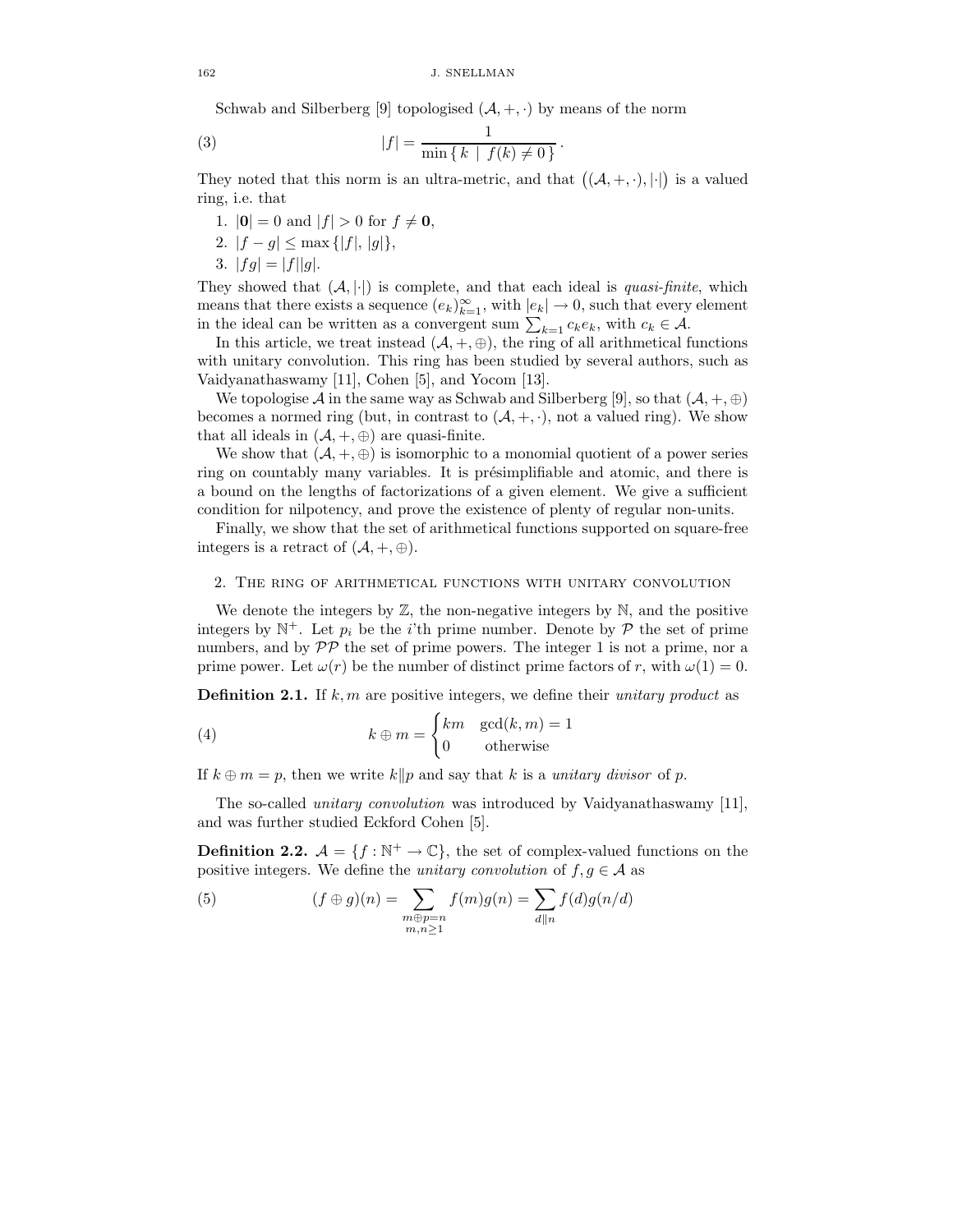and the addition as

$$
(f+g)(n) = f(n) + g(n).
$$

The ring  $(A, +, \oplus)$  is called the ring of arithmetic functions with unitary convolution.

**Definition 2.3.** For each positive integer k, we define  $e_k \in \mathcal{A}$  by

(6) 
$$
e_k(n) = \begin{cases} 1 & k = n \\ 0 & k \neq n \end{cases}
$$

We also define<sup>1</sup> **0** as the zero function, and **1** as the function which is constantly 1.

**Lemma 2.4. 0** is the additive unit of  $A$ , and  $e_1$  is the multiplicative unit. We have that

(7) 
$$
(e_{k_1} \oplus e_{k_2} \oplus \cdots \oplus e_{k_r})(n) = \begin{cases} 1 & n = k_1 k_2 \cdots k_r \quad and \quad \gcd(k_i, k_j) = 1 \\ 0 & otherwise \end{cases}
$$
 for  $i \neq j$ 

hence

(8) 
$$
e_{k_1} \oplus e_{k_2} \oplus \cdots \oplus e_{k_r} = \begin{cases} e_{k_1 k_2 \cdots k_r} & \text{if } \gcd(k_i, k_j) = 1 \text{ for } i \neq j \\ 0 & \text{otherwise} \end{cases}
$$

**Proof.** The first assertions are trivial. We have [10] that for  $f_1, \ldots, f_r \in \mathcal{A}$ ,

(9) 
$$
(f_1 \oplus \cdots \oplus f_r)(n) = \sum_{a_1 \oplus \cdots \oplus a_r = n} f_1(a_1) \cdots f_r(a_r)
$$

Since

$$
e_{k_1}(a_1)e_{k_2}(a_2)\cdots e_{k_r}(a_r) = 1
$$
 iff  $\forall i : k_i = a_i$ ,

(7) follows.

**Lemma 2.5.** For  $n \in \mathbb{N}^+$ ,  $e_n$  can be uniquely expressed as a square-free monomial in  $\{e_k \mid k \in \mathcal{PP}\}\$  (we use the convention that the empty product corresponds to the multiplicative unit  $e_1$ ).

**Proof.** By unique factorization, there is a unique way of writing  $n = p_{i_1}^{a_1} \cdots p_{i_r}^{a_r}$ , and (8) gives that

$$
e_n = e_{p_{i_1}^{a_1} \cdots p_{i_r}^{a_r}} = e_{p_{i_1}^{a_1}} \oplus \cdots \oplus e_{p_{i_r}^{a_r}}.
$$

 $\Box$ 

**Theorem 2.6.**  $(A, +, \oplus)$  is a quasi-local, non-noetherian commutative ring having divisors of zero. The units  $U(\mathcal{A})$  consists of those f such that  $f(1) \neq 0$ .

<sup>&</sup>lt;sup>1</sup>In [10], **1** is denoted  $e$ , and  $e_1$  denoted  $e_0$ .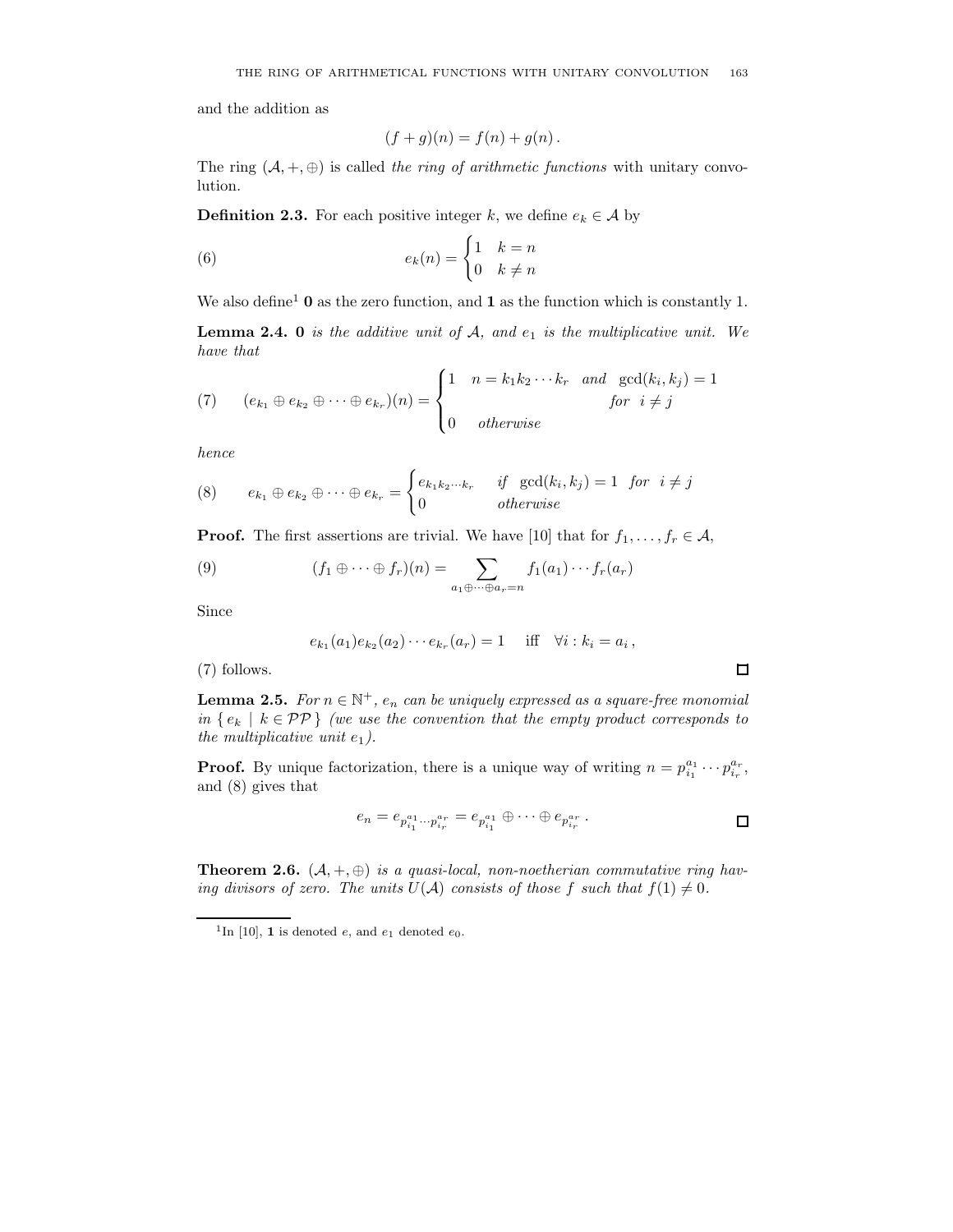**Proof.** It is shown in [10] that  $(A, +, \oplus)$  is a commutative ring, having zerodivisors, and that the units consists of those f such that  $f(1) \neq 0$ . If  $f(1) = 0$ then

$$
(f \oplus g)(1) = f(1)g(1) = 0.
$$

Hence the non-units form an ideal m, which is then the unique maximal ideal.

We will show (Lemma 3.10) that  $m$  contains an ideal (the ideal generated by all  $e_k$ , for  $k > 1$ ) which is not finitely generated, so A is non-noetherian. 口

## 3. A topology on A

The results of this section are inspired by [9], were the authors studied the ring of arithmetical functions under Dirichlet convolution. We'll use the notations of [3]. We regard  $\mathbb C$  as trivially normed.

**Definition 3.1.** Let  $f \in \mathcal{A} \setminus \{0\}$ . We define the *support* of f as

(10) 
$$
supp(f) = \{ n \in \mathbb{N}^+ \mid f(n) \neq 0 \} .
$$

We define the  $order<sup>2</sup>$  of a non-zero element by

(11) 
$$
N(f) = \min \mathrm{supp}(f).
$$

We also define the *norm* of  $f$  as

$$
(12)\qquad \qquad |f| = \mathcal{N}(f)^{-1}
$$

and the degree as

(13) 
$$
D(f) = \min \{ \omega(k) \mid k \in \text{supp}(f) \}.
$$

By definition, the zero element has order infinity, norm 0, and degree  $\infty$ .

**Lemma 3.2.** The value semigroup of  $(A, |\cdot|)$  is

$$
|\mathcal{A}\setminus\{\mathbf{0}\}|=\left\{\,1/k\,\mid\,k\in\mathbb{N}^+\,\right\}\,,
$$

a discrete subset of  $\mathbb{R}^+$ .

**Lemma 3.3.** Let  $f, g \in \mathcal{A} \setminus \{0\}$ . Let  $N(f) = i$ ,  $N(g) = j$ , so that  $f(i) \neq 0$  but  $f(k) = 0$  for all  $k < i$ , and similarly for g. Then, the following hold:

- (i)  $N(f g) \ge \min \{N(f), N(g)\}.$
- (ii)  $N(cf) = N(f)$  for  $c \in \mathbb{C} \setminus \{0\}.$
- (iii)  $N(f) = 1$  iff f is a unit.
- (iv)  $N(f \cdot g) = N(f)N(g) \leq N(f \oplus g)$ , with equality iff  $gcd(i, j) = 1$ .
- (v)  $N(f \oplus g) \ge \max\{N(f), N(g)\}\$ , with strict inequality iff both f and g are non-units.
- (vi)  $D(f + g) \ge \min \{D(f), D(g)\}.$
- (vii)  $D(f) = 0$  if and only if f is a unit.
- (viii)  $D(f \oplus g) \ge D(f) + D(g) \ge \max \{D(f), D(g)\},$ with  $D(f) + D(g) > \max\{D(f), D(g)\}\$ if f, g are non-units.

 $2\text{In } [10]$  the term norm is used.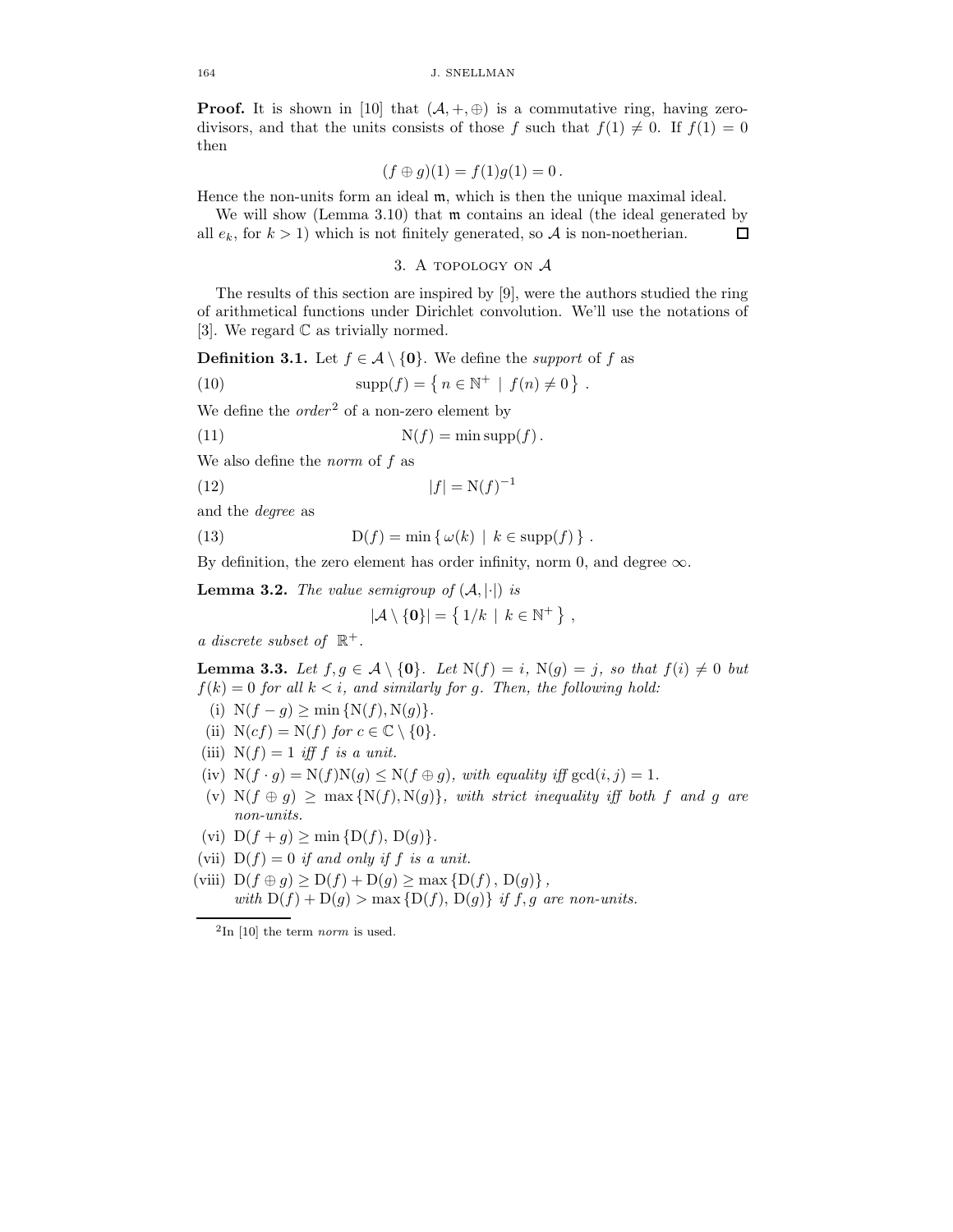**Proof.** (i), (ii), and (iii) are trivial, and (iv) is proved in [10].

If  $\omega(s) < \min\{D(f), D(g)\}\$  then

$$
s \notin \mathrm{supp}(f) \cup \mathrm{supp}(g)\,,
$$

so

$$
(f+g)(s) = f(s) + g(s) = 0.
$$

This proves (vi). Since f is a unit iff  $f(1) \neq 0$ , (vii) follows.

For any a in the support of f and any b in the support of g, such that  $a \oplus b \neq 0$ , we have that

$$
\omega(a \oplus b) = \omega(a) + \omega(b) \ge D(f) + D(g).
$$

This proves the first inequality of (viii). Using (vii) the other assertion follows. (v) is proved similarly.  $\Box$ 

Corollary 3.4.  $|f \oplus g| \leq |f||g| = |f \cdot g|$ .

**Proposition 3.5.**  $|\cdot|$  is an ultrametric function on A, making  $(A, +, \oplus)$  a normed ring, as well as a faithfully normed, b-separable complete vector space over C.

**Proof.**  $((A, +, \cdot), \cdot)$  is a valuated ring, and a faithfully normed complete vector space over  $\mathbb{C}$  [9]. It is also separable with respect to bounded maps [3, Corollary 2.2.3]. So  $(A, +)$  is a normed group, hence Corollary 3.4 shows that  $(A, +, \oplus)$  is a normed ring.  $\Box$ 

Note that, unlike  $((\mathcal{A}, +, \cdot), |\cdot|)$ , the normed ring  $((\mathcal{A}, +, \oplus), |\cdot|)$  is not a valued ring, since

$$
|e_2 \oplus e_2| = |\mathbf{0}| = 0 < |e_2|^2 = 1/4.
$$

In fact, defining  $f^n$  to be the n'th unitary power of n, we have that

**Lemma 3.6.** If f is a unit, then  $1 = |f^n| = |f|^n$  for all positive integers n. If n is a non-unit, then  $|f^n| < |f|^n$  for all  $n > 1$ .

**Proof.** The first assertion is trivial, so suppose that  $f$  is a non-unit. From Corollary 3.4 we have that  $|f^n| \leq |f|^n$ . If  $|f| = 1/k$ ,  $k > 1$ , i.e.  $f(k) \neq 0$  but  $f(j) = 0$ for  $j < k$ , then  $f^2(k^2) = 0$  since  $gcd(k, k) = k > 1$ . It follows that  $|f^2| > |f|^2$ , from which the result follows.

Recall that in a normed ring, a non-zero element f is called

- topologically nilpotent if  $f^n \to 0$ ,
- power-multiplicative if  $|f^n| = |f|^n$  for all n,
- multiplicative if  $|fg| = |f||g|$  for all g in the ring.

**Theorem 3.7.** Let  $f \in ((A, +, \oplus), |\cdot|), f \neq 0$ . Then the following are equivalent:

 $(1)$  f is topologically nilpotent,

- $(2)$  f is not power-multiplicative,
- (3) f is not multiplicative<sup>3</sup> in the normed ring  $(A, +, \oplus), |\cdot|$ ,

<sup>&</sup>lt;sup>3</sup>This is not the same concept as multiplicativity for arithmetical functions, i.e. that  $f(nm) =$  $f(n)f(m)$  whenever  $gcd(n, m) = 1$ . However, since the latter kind of elements satisfy  $f(1) = 1$ , they are units, and hence multiplicative in the normed-ring sense.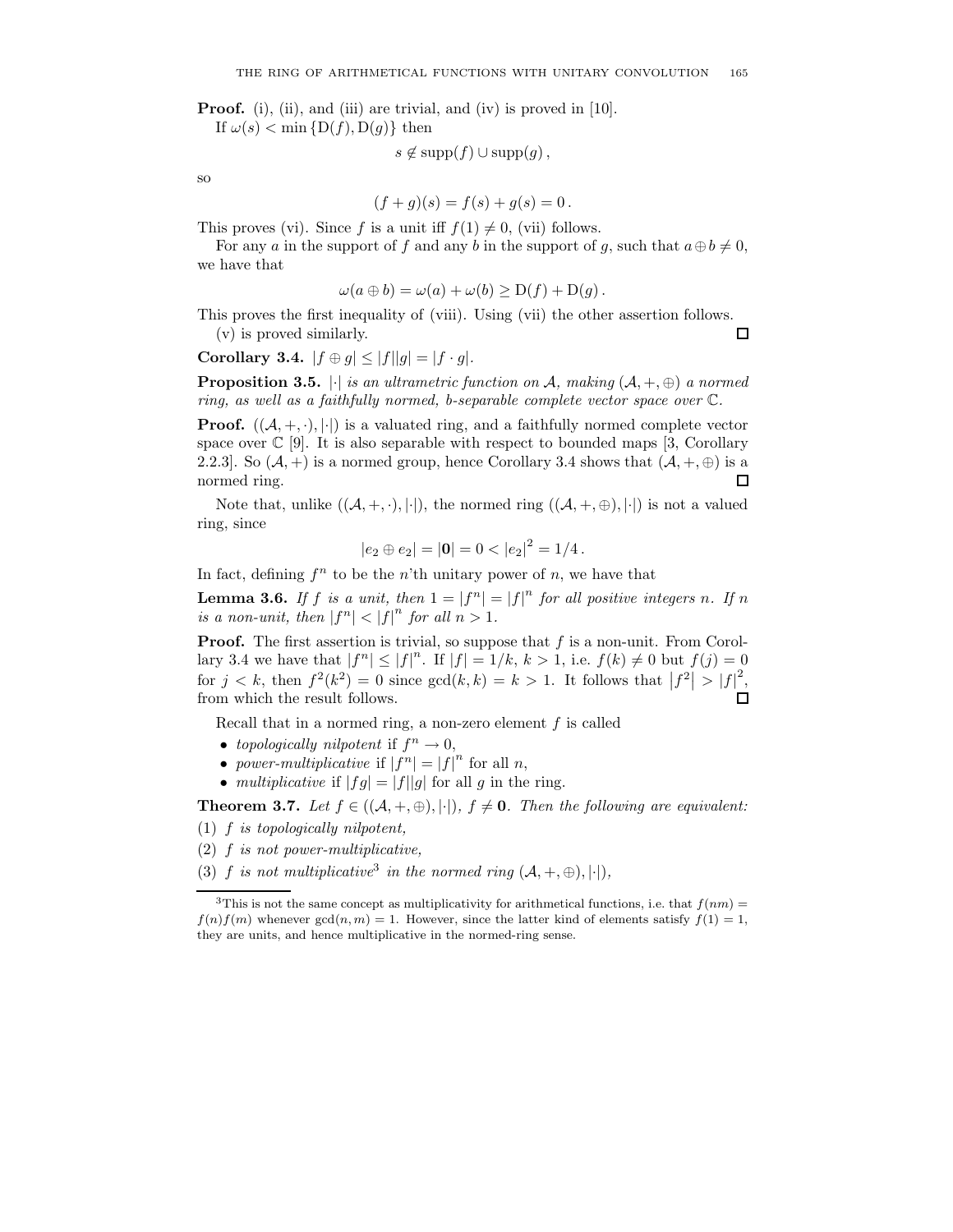$(4)$  f is a non-unit,

(5)  $|f| < 1$ .

Proof. Using [3, 1.2.2, Prop. 2], this follows from the previous Lemma, and the fact that for a unit  $f$ ,

$$
1 = |f^{-1}| = |f|^{-1}.
$$

## 3.1. A Schauder basis for  $(A, |\cdot|)$ .

**Definition 3.8.** Let  $\mathcal{A}'$  denote the subset of  $\mathcal{A}$  consisting of functions with finite support. We define a pairing

(14) 
$$
\mathcal{A} \times \mathcal{A}' \to \mathbb{C}
$$

$$
\langle f, g \rangle = \sum_{k=1}^{\infty} f(k)g(k)
$$

**Theorem 3.9.** The set  $\{e_k \mid k \in \mathbb{N}^+\}$  is an ordered orthogonal Schauder base in the normed vector space  $(A, |\cdot|)$ . In other words, if  $f \in A$  then

(15) 
$$
f = \sum_{k=1}^{\infty} c_k e_k, \qquad c_k \in \mathbb{C}
$$

where

(i)  $|e_k| \rightarrow 0$ ,

(ii) the infinite sum  $(15)$  converges w.r.t. the ultrametric topology,

(iii) the coefficients  $c_k$  are uniquely determined by the fact that

$$
\langle f, e_k \rangle = f(k) = c_k
$$

(iv)

(17) 
$$
\max_{k \in \mathbb{N}^+} \{|c_k||e_k|\} = \left|\sum_{k=1}^{\infty} c_k e_k\right|.
$$

The set  $\{e_1\} \cup \{e_p \mid p \in \mathcal{PP}\}\$  generates a dense subalgebra of  $((\mathcal{A}, +, \oplus), |\cdot|).$ 

Proof. It is proved in [9] that this set is a Schauder base in the topological vector space  $(\mathcal{A}, \{\cdot\})$ . It also follows from [9] that the coefficients  $c_k$  in (3.9) are given by  $c_k = f(k)$ .

It remains to prove orthogonality. With the above notation,

$$
|f| = \left| \sum_{k=1}^{\infty} c_k e_k \right| = 1/j,
$$

where j is the smallest k such that  $c_k \neq 0$ . Recalling that  $\mathbb C$  is trivially normed, we have that

$$
|c_k||e_k| = \begin{cases} |e_k| = 1/k & \text{if } c_k \neq 0\\ 0 & \text{if } c_k = 0 \end{cases}
$$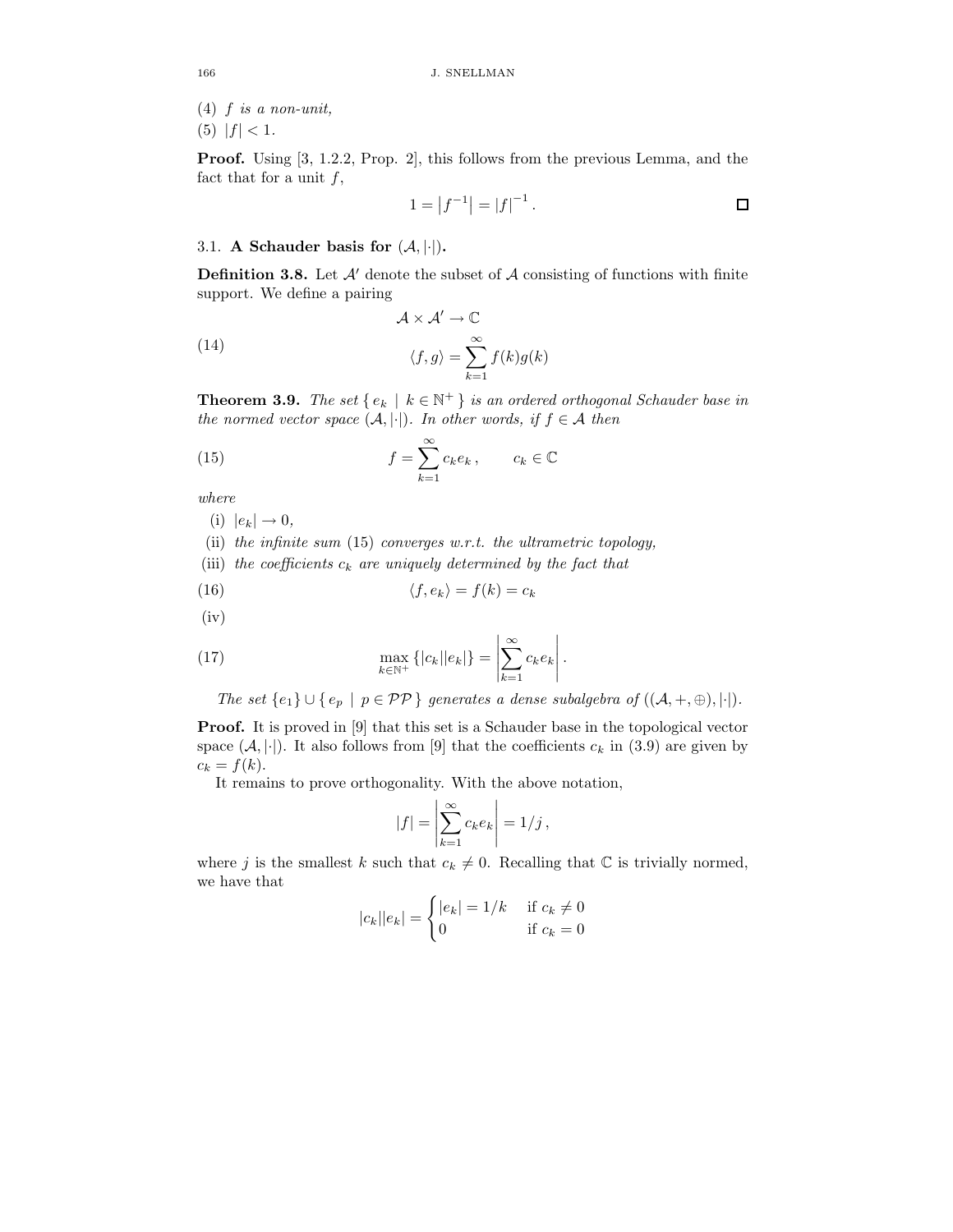so max $_{k \in \mathbb{N}^+} \{|c_k||e_k|\} = 1/j$ , with j as above, so (17) holds.

By Lemma 2.5 any  $e_k$  can be written as a square-free monomial in the elements of  $\{e_p \mid p \in \mathcal{PP}\}\.$  The set  $\{e_k \mid k \in \mathbb{N}^+\}\.$  is dense in A, so  $\{e_p \mid p \in \mathcal{PP}\}\.$  generates a dense subalgebra.  $\Box$ 

Let  $J \subset \mathfrak{m}$  denote the ideal generated by all  $e_k, k > 1$ .

**Lemma 3.10.**  $J$  is not finitely generated.

Proof. The following proof was provided by the anonymous referee. Consider the following ideal  $I$  in  $\mathcal{A}$ :

$$
I = \{ f \in \mathcal{A} \mid f(1) = 0, \ \forall p \in \mathcal{P} : f(p) = 0 \}.
$$

Then the units of  $A/I$  are precisely the elements of the form  $g + I$ , where  $g \in A$ ,  $g(1) \neq 0$ . Moreover, for any  $f, g \in \mathcal{A}$  such that  $f(1) = a \in \mathbb{C}$ ,  $g(1) = 0$ , we have  $(f+I) \oplus (g+I) = (ag) + I = a(g+I)$ . Assume that J is finitely generated ideal, say  $J = (b_1, \ldots, b_r)$ . Then  $b_1(1) = \cdots = b_r(1) = 0$  and any element of J is of the form  $\sum_{i=1}^r f_i \oplus b_i$  for suitable  $f_1, \ldots, f_r \in \mathcal{A}$ . We have

$$
\left(\sum_{i=1}^r f_i \oplus b_i\right) + I = \sum_{i=1}^r (f_i + I) \oplus (b_i + I) = \sum_{i=1}^r a_i (b_i + I),
$$

where  $a_i = f_i(1) \in \mathbb{C}$ , which belongs to the finitely dimensional linear subspace of  $A/I$  generated by  $b_1 + I$ , ...,  $b_r + I$ . This is a contradiction with the fact that the linear subspace of  $A/I$  generated by  $e_k + I$ ,  $k > 1$ , is of infinite dimension.  $\Box$ 

**Definition 3.11.** An ideal  $I \subset \mathcal{A}$  is called quasi-finite if there exists a sequence  $(g_k)_{k=1}^{\infty}$  in I such that  $|g_k| \to 0$  and such that every element  $f \in I$  can be written (not necessarily uniquely) as a convergent sum

(18) 
$$
f = \sum_{k=1}^{\infty} a_k \oplus g_k, \qquad a_k \in \mathcal{A}.
$$

Lemma 3.12. m is quasi-finite.

**Proof.** By Theorem 3.9 the set  $\{e_k \mid k \geq 1\}$  is a quasi-finite generating set for  $\Box$ m.

Since all ideals are contained in m, it follows that any ideal containing  $\{e_k | k > 1\}$  is quasi-finite. Furthermore, such an ideal has m as its closure. In particular, J is quasi-finite, but not closed.

**Theorem 3.13.** All (non-zero) ideals in  $A$  are quasi-finite. In fact, given any subspace I we can find

$$
(19) \tG(I) := (g_k)_{k=1}^{\infty}
$$

such that for all  $f \in I$ ,

(20) 
$$
\exists c_1, c_2, c_3, \dots \in \mathbb{C}, \qquad f = \sum_{i=1}^{\infty} c_i g_i.
$$

So all subspaces possesses a Schauder basis.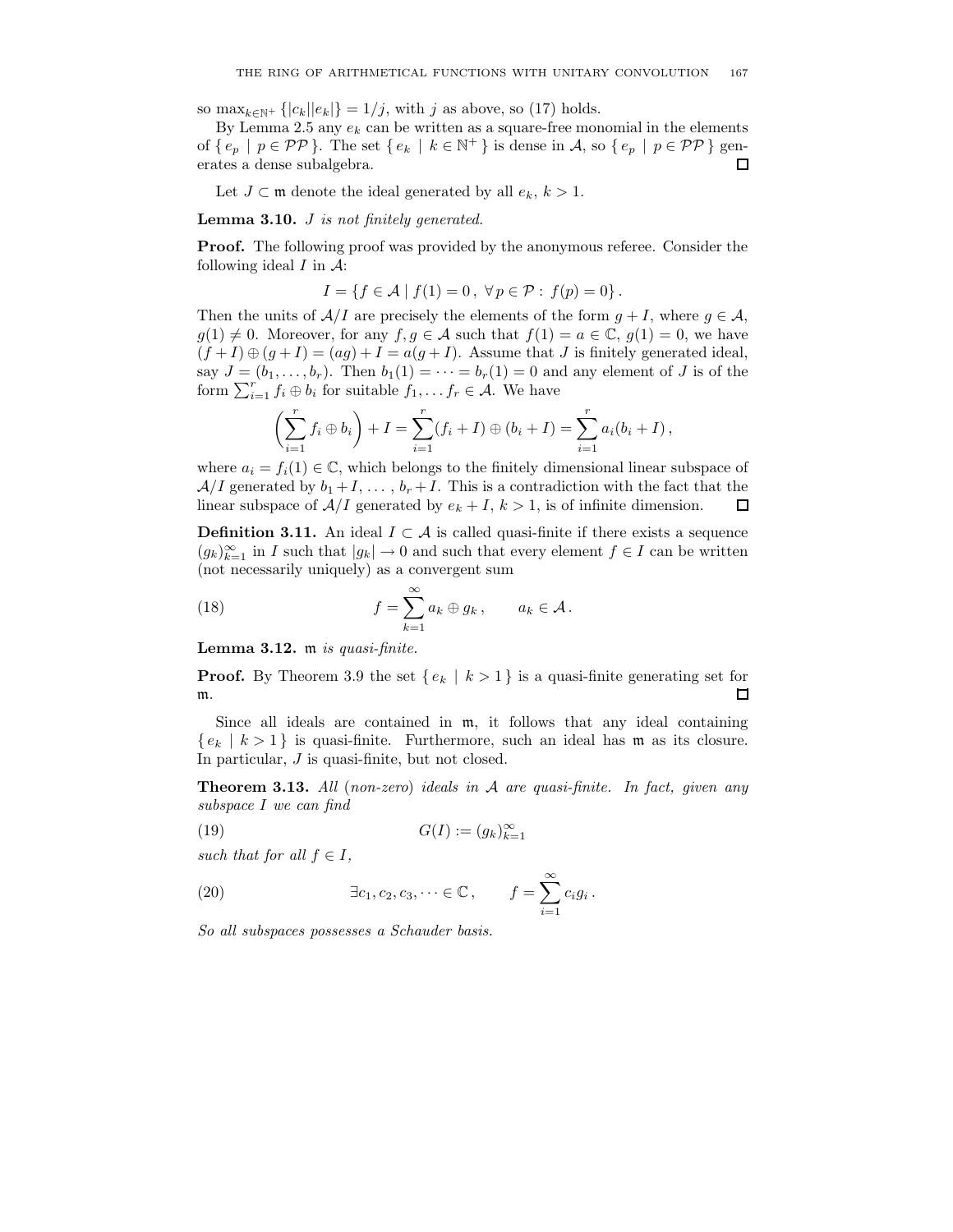168 J. SNELLMAN

**Proof.** We construct  $G(I)$  in the following way: for each

$$
k \in \{N(f) \mid f \in I \setminus \{0\}\} =: N(I)
$$

we choose a  $q_k \in I$  with  $N(q_k) = k$ , and with  $q_k(k) = 1$ . In other words, we make sure that the "leading coefficient" is 1; this can always be achieved since the coefficients lie in a field. For  $k \notin N(I)$  we put  $g_k = 0$ .

To show that this choice of elements satisfy (20), take any  $f \in I$ , and put  $f_0 = f$ . Then define recursively, as long as  $f_i \neq \mathbf{0}$ ,

$$
n_i := N(f_i),
$$
  
\n
$$
\mathbb{C} \ni a_i := f_i(n_i),
$$
  
\n
$$
\mathcal{A} \ni f_{i+1} := f_i - a_i g_{n_i}.
$$

Of course, if  $f_i = 0$ , then we have expressed f as a linear combination of

 $g_{n_1}, \ldots, g_{n_{i-1}},$ 

and we are done. Otherwise, note that by induction  $f_i \in I$ , so  $n_i \in N(I)$ , hence  $g_{n_i} \neq 0$ . Thus  $N(f_{i+1}) > N(f_i)$ , so  $|f_{i+1}| < |f_i|$ , whence

$$
|f_0|>|f_1|>|f_2|>\cdots\to 0.
$$

But

$$
f_{i+1} = f - \sum_{j=1}^{i} a_j g_{n_j},
$$

so

$$
F_i := \sum_{j=1}^i a_j g_{n_j} \to f\,,
$$

which shows that  $\sum_{j=1}^{\infty} a_j g_j = f$ .

4. A fundamental isomorphism

### 4.1. The monoid of separated monomials. Let

(21) 
$$
Y = \left\{ y_i^{(j)} \mid i, j \in \mathbb{N}^+ \right\}
$$

be an infinite set of variables, in bijective correspondence with the integer lattice points in the first quadrant minus the axes. We call the subset

(22) 
$$
Y_i = \left\{ y_i^{(j)} \mid j \in \mathbb{N}^+ \right\}
$$

the  $i'th$  column of  $Y$ .

Let  $[Y]$  denote the free abelian monoid on Y, and let  $M$  be the subset of separated monomials, i.e. monomials in which no two occurring variables come from the same column:

(23) 
$$
\mathcal{M} = \left\{ y_{i_1}^{(j_1)} y_{i_2}^{(j_2)} \cdots y_{i_r}^{(j_r)} \mid 1 \leq i_i < i_2 < \cdots i_r \right\}.
$$

口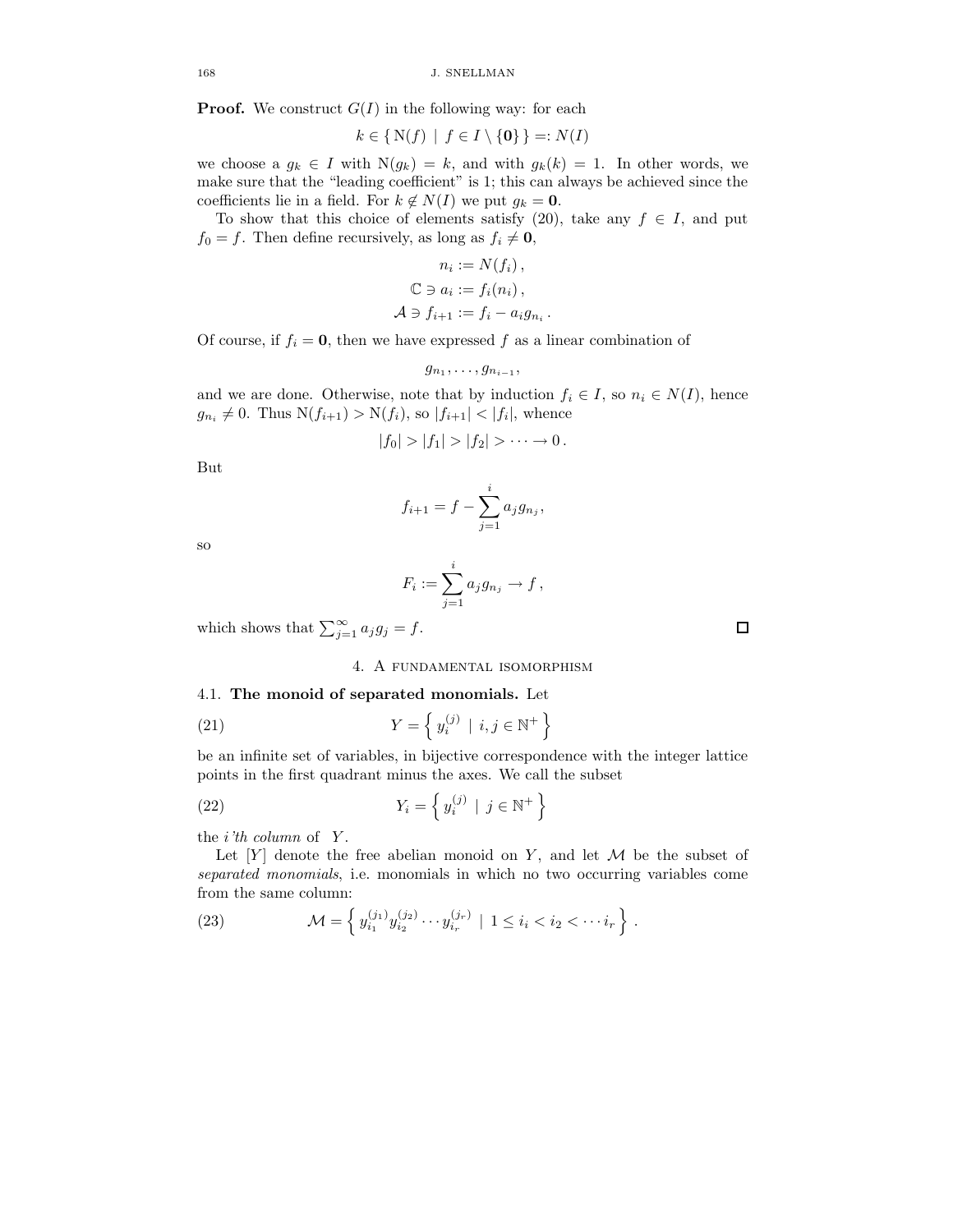We regard  $\mathcal M$  as a monoid-with-zero, so that the multiplication is given by

(24) 
$$
m \oplus m' = \begin{cases} mm' & mm' \in \mathcal{M} \\ 0 & \text{otherwise} \end{cases}
$$

Note that the zero is exterior to M, i.e.  $0 \notin M$ . The set  $M \cup \{0\}$  is a (noncancellative) monoid if we define  $m \oplus 0 = 0$  for all  $m \in \mathcal{M}$ .

Recall that  $\mathcal{PP}$  denotes the set of prime powers. It follows from the fundamental theorem of arithmetic that any positive integer  $n$  can be uniquely written as a square-free product of prime powers. Hence we have that

(25) 
$$
\Phi: Y \to \mathcal{PP},
$$

$$
y_i^{(j)} \mapsto p_i^j
$$

is a bijection which can be extended to a bijection

(26) 
$$
\Phi: \mathcal{M} \to \mathbb{N}^+,
$$

$$
1 \mapsto 1,
$$

$$
y_{i_1}^{(j_1)} \cdots y_{i_r}^{(j_r)} \mapsto p_{i_1}^{j_1} \cdots p_{i_r}^{j_r}
$$

If we regard  $\mathbb{N}^+$  as a monoid-with-zero with the operation  $\oplus$  of (4), then (26) is a monoid-with-zero isomorphism.

.

4.2. The ring  $A$  as a generalized power series ring, and as a quotient of  $\mathbb{C}[Y]$ . Let R be the large power series ring on [Y], i.e.  $R = C[Y]$  consists of all formal power series  $\sum c_{\alpha} y^{\alpha}$ , where the sum is over all multi-sets  $\alpha$  on Y.

Let  $S$  be the generalized monoid-with-zero ring on  $M$ . By this, we mean that S is the set of all formal power series

(27) 
$$
\sum_{m \in \mathcal{M}} f(m)m, \qquad f(m) \in \mathbb{C}
$$

with component-wise addition, and with multiplication

(28) 
$$
\left(\sum_{m \in \mathcal{M}} f(m)m\right) \oplus \left(\sum_{m \in \mathcal{M}} g(m)m\right) = \left(\sum_{m \in \mathcal{M}} h(m)m\right),
$$

$$
h(m) = (f \oplus g)(m) = \sum_{s \oplus t=m} f(s)g(t).
$$

Define

(29) 
$$
\sup \left( \sum_{m \in [Y]} c_m m \right) = \{ m \in [Y] \mid c_m \neq 0 \},
$$

(30) 
$$
\sup p(\sum_{m\in\mathcal{M}}c_m m)=\{m\in\mathcal{M}\mid c_m\neq 0\}.
$$

Let furthermore

(31) 
$$
\mathfrak{D} = \{ f \in R \mid \mathrm{supp}(f) \cap \mathcal{M} = \emptyset \}.
$$

**Theorem 4.1.** S and  $\frac{R}{2}$  and A are isomorphic as  $\mathbb{C}$ -algebras.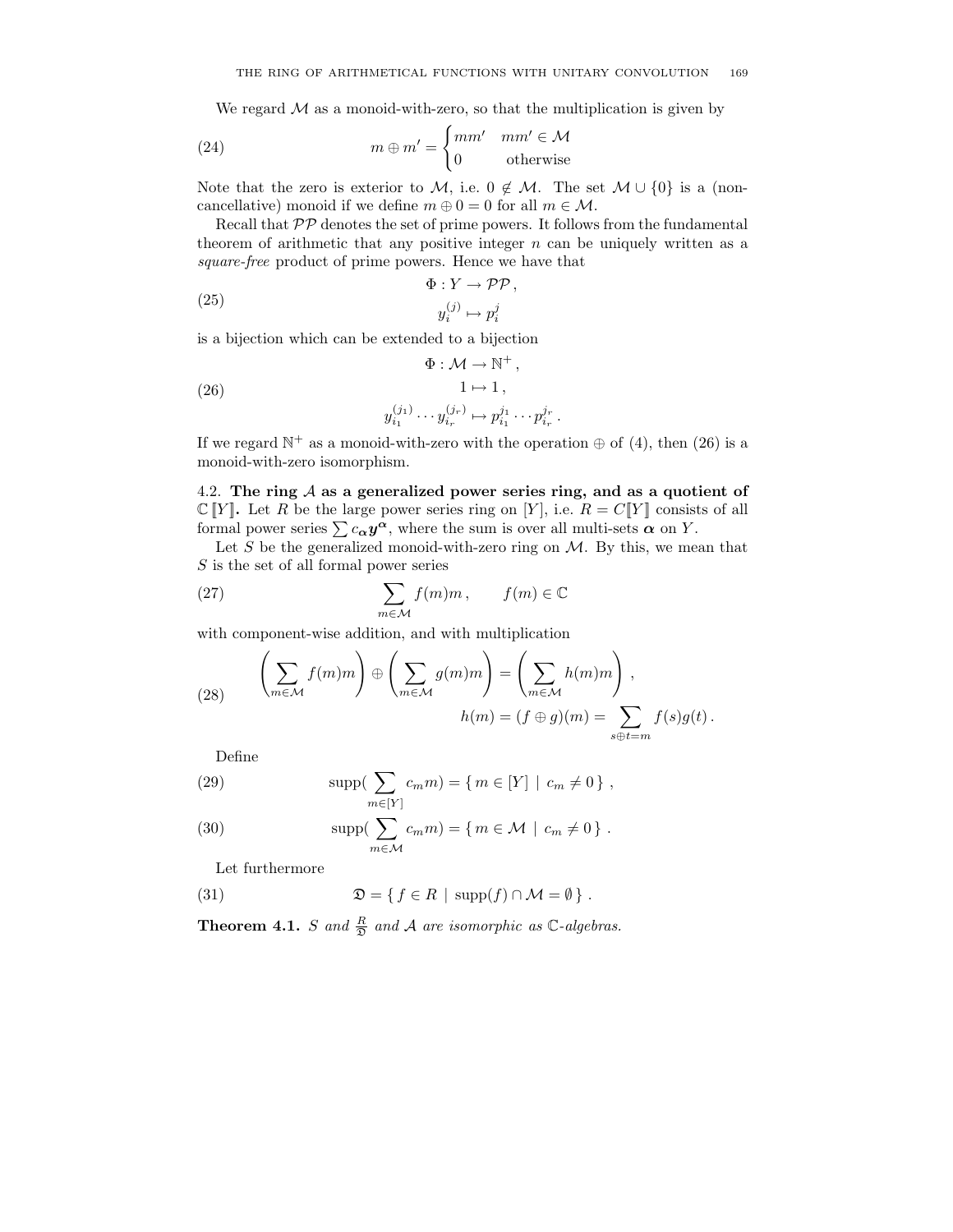**Proof.** The bijection (26) induces a bijection between S and A which is an isomorphism because of the way multiplication is defined on S. In detail, the isomorphism is defined by

(32) 
$$
S \ni \sum_{m \in \mathcal{M}} c_m m \mapsto f \in \mathcal{A},
$$

$$
f(\Phi(m)) = c_m.
$$

For the second part, consider the epimorphism

$$
\phi: R \to S,
$$
  

$$
\phi\left(\sum_{m \in [Y]} c_m m\right) = \sum_{m \in \mathcal{M}} c_m m.
$$

Clearly, ker( $\phi$ ) =  $\mathfrak{D}$ , hence  $S \simeq \frac{R}{\ker(\phi)} = \frac{R}{\mathfrak{D}}$ .

Let us exemplify this isomorphism by noting that  $e_n$ , where n has the square-free factorization  $n = p_1^{a_1} \cdots p_r^{a_r}$ , corresponds to the square-free monomial  $y_1^{(a_1)} \cdots y_r^{(a_r)}$ , and that

(33) 
$$
1 = \sum_{m \in \mathcal{M}} m = \prod_{i=1}^{\infty} \left( 1 + \sum_{j=1}^{\infty} y_i^{(j)} \right).
$$

What does its inverse  $\mu^*$  correspond to?

**Definition 4.2.** For  $m \in \mathcal{M}$ , we denote by  $\omega(m)$  the number of occurring variables in m (by definition,  $\omega(1) = 0$ ). For

$$
S \ni f = \sum_{m \in \mathcal{M}} c_m m
$$

we put

(34) 
$$
D(f) = \min \{ \omega(m) \mid c_m \neq 0 \}
$$

if  $f \neq 0$  and  $D(0) = \infty$ . Then  $\omega(\Phi(m)) = \omega(m)$ , and if f and g correspond to each other via the isomorphism (32), then  $D(f) = D(g)$ .

It is known (see [10]) that

(35) 
$$
\mu^*(r) = (-1)^{\omega(r)}.
$$

We then have that  $\mu^*$  corresponds to

(36) 
$$
\mathbf{1}^{-1} = \frac{1}{\prod_{i=1}^{\infty} \left(1 + \sum_{j=1}^{\infty} y_i^{(j)}\right)} = \prod_{i=1}^{\infty} \frac{1}{1 + \sum_{j=1}^{\infty} y_i^{(j)}} = \sum_{m \in \mathcal{M}} (-1)^{\omega(m)} m.
$$

Recall that  $f \in \mathcal{A}$  is a multiplicative arithmetic function if  $f(nm) = f(n)f(m)$ whenever  $gcd(n, m) = 1$ . Regarding  $f \neq 0$  as an element of S we have that f is

 $\Box$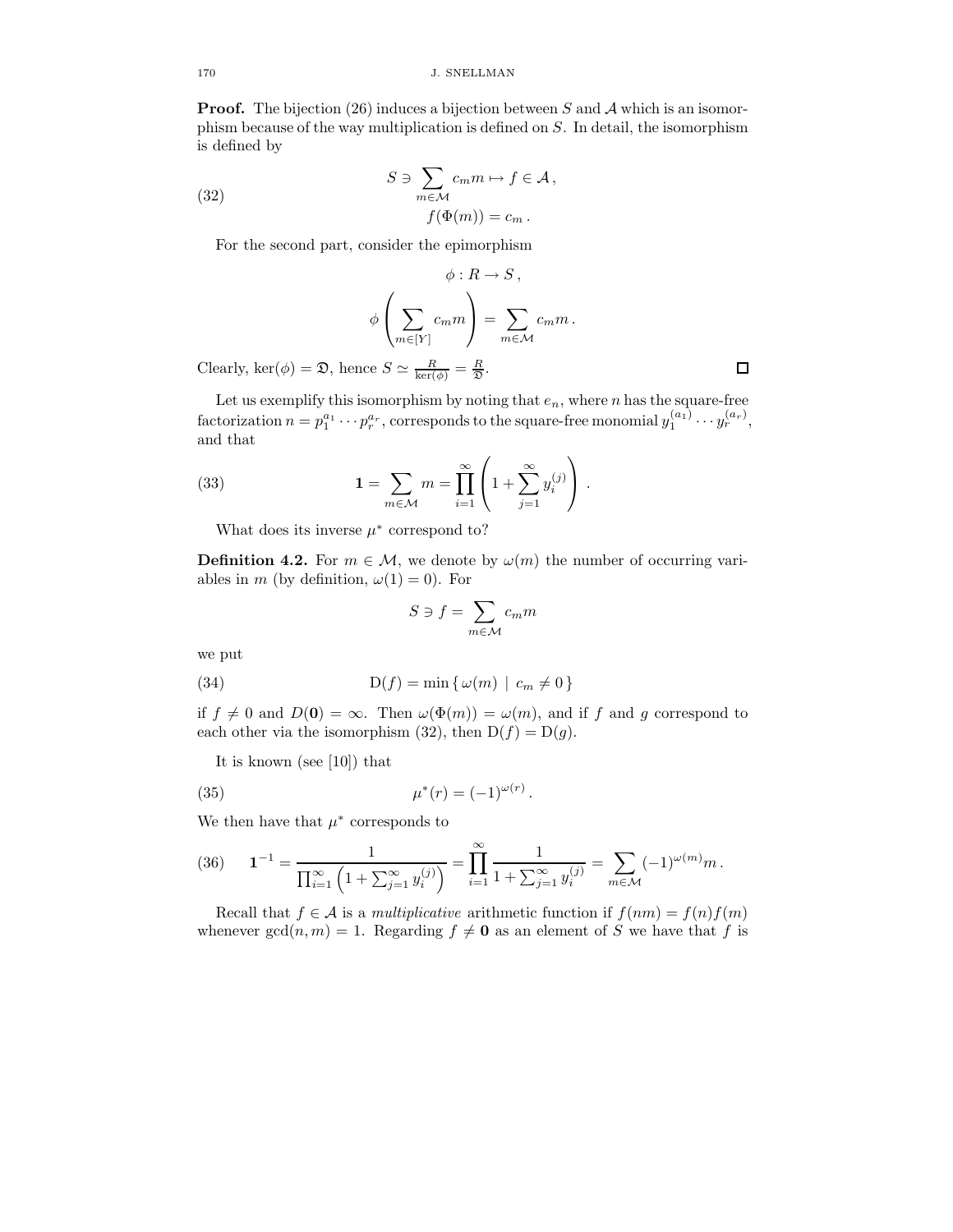multiplicative if and only if it can be written as

(37) 
$$
f = \prod_{i=1}^{\infty} \left( 1 + \sum_{j=1}^{\infty} c_{i,j} y_i^{(j)} \right).
$$

It is now easy to see that the multiplicative functions form a group under multiplication.

4.3. The continuous endomorphisms. In [9], Schwab and Silberberg characterized all continuous endomorphisms of  $(A, +, \cdot)$ , the ring of arithmetical functions with Dirichlet convolution. We give the corresponding result for  $\mathcal{A} = (\mathcal{A}, +, \oplus)$ :

**Theorem 4.3.** Every continuous endomorphism  $\theta$  of the C-algebra  $S \simeq A$  is defined by

(38) 
$$
\theta(y_i^{(j)}) = \gamma_{i,j},
$$

where

(39) 
$$
\gamma_{i,j}\gamma_{i,k} = 0 \quad \text{for all} \quad i,j,k
$$

and

(40) 
$$
\gamma_{a_1(n),b_1(n)} \cdots \gamma_{a_r(n),b_r(n)} \to 0 \quad as \quad n = p_{a_1(n)}^{b_1(n)} \cdots p_{a_r(n)}^{b_r(n)} \to \infty.
$$

**Proof.** Recall that  $S \simeq \frac{R}{2}$ , where  $R = \mathbb{C}[Y]$  and  $\mathfrak{D}$  is the closure of the ideal generated by all non-separated quadratic monomials  $y_i^{(j)}y_i^{(k)}$ . Since the set of square-free monomials in the  $y_i^{(j)}$ 's form a Schauder base of S, any continuous C--algebra endomorphism  $\theta$  of S is determined by its values on the  $y_i^{(j)}$ 's, and must fulfill (40). Since  $y_i^{(j)}y_i^{(k)} = 0$  in S, we must have that

$$
\theta(0) = \theta(y_i^{(j)} y_i^{(k)}) = \theta(y_i^{(j)})\theta(y_i^{(k)}) = \gamma_{i,j}\gamma_{i,k} = 0.
$$

5. Nilpotent elements and zero divisors

**Definition 5.1.** For  $m \in \mathbb{N}^+$ , define the *prime support* of m as

(41) 
$$
psupp(m) = \{ p \in \mathcal{P} \mid p \mid m \}
$$

and (when  $m > 1$ ) the *leading prime* as

(42) 
$$
\qquad \qquad \text{lp}(m) = \min \text{psupp}(m) \, .
$$

For  $n \in \mathbb{N}^+$ , put

(43) 
$$
A^{(n)} = \{ k \in \mathbb{N}^+ \mid p_n \mid k \text{ but } p_i \nmid k \text{ for } i < n \} = \{ k \in \mathbb{N}^+ \mid \text{lp}(k) = p_n \}.
$$

Then  $\mathbb{N}^+ \setminus \{1\}$  is a disjoint union

(44) 
$$
\mathbb{N}^+ \setminus \{1\} = \bigcup_{i=1}^{\infty} A^{(i)}.
$$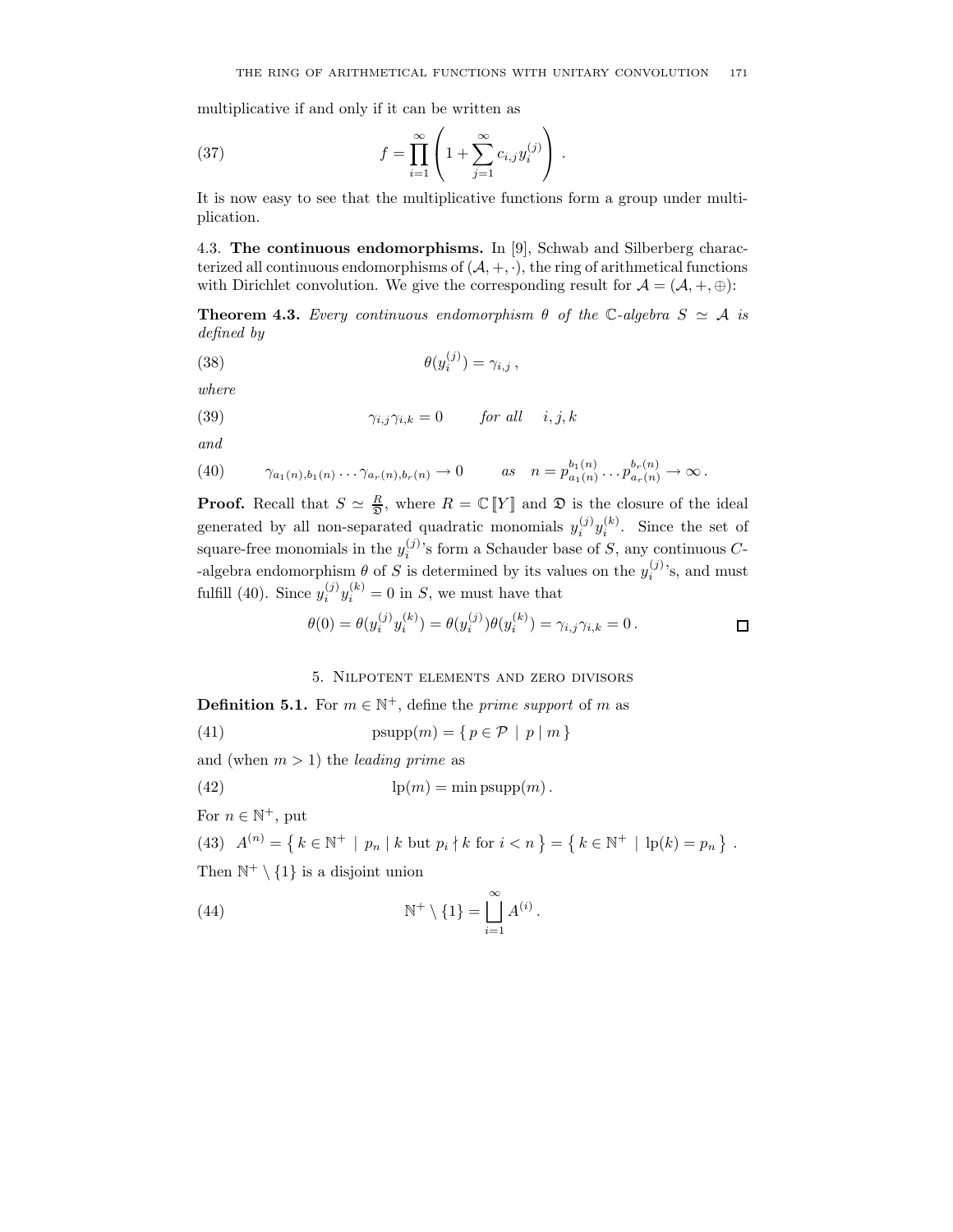**Definition 5.2.** If  $f \in \mathcal{A}$  is a non-unit, then the *canonical decomposition* of f is the unique way of expressing  $f$  as a convergent sum

(45) 
$$
f = \sum_{i=1}^{\infty} f_i, \quad f_i = \sum_{k \in A^{(i)}} f(k) e_k.
$$

The element f is said to be of *polynomial type* if all but finitely many of the  $f_i$ 's are zero. In that case, the largest N such that  $f_N \neq 0$  is called the *filtration degree* of  $f$ .

**Lemma 5.3.** If  $f \in A$  is a non-unit with canonical decomposition (45), then

(46) 
$$
f_i = \sum_{j=1}^{\infty} e_{p_i^j} \oplus g_{i,j},
$$

where  $r \leq i$ ,  $p_r | n$  implies that  $g_{i,j}(n) = 0$ . For any n there is at most one pair  $(i, j)$  such that

$$
\left(e_{p_i^j}\oplus g_{i,j}\right)(n)\neq 0\,.
$$

More precisely, if

$$
n = p_{i_1}^{j_1} \cdots p_{i_r}^{j_r}, \qquad i_1 < \cdots < i_r,
$$

then  $(e_{p_a^b} \oplus g_{a,b})$  (n) may be non-zero only for  $a = i_1, b = j_1$ .

**Definition 5.4.** For  $k \in \mathbb{N}$ , define

(47) 
$$
I_k = \{ f \in \mathcal{A} \mid f(n) = 0 \text{ for every } n \text{ such that } \gcd(n, p_1 p_2 \cdots p_k) = 1 \}
$$
.

**Lemma 5.5.**  $I_k$  is an ideal in  $(A, +, \oplus)$ .

**Proof.** It is shown in [8] that the  $I_k$ 's form an ascending chain of ideals in  $(A, +, \cdot)$ . They are also easily seen to be ideals in  $(\mathcal{A}, +, \oplus)$ : if

$$
f \in I_k
$$
,  $g \in \mathcal{A}$  and  $gcd(n, p_1p_2 \cdots p_k) = 1$ 

then

$$
(f \oplus g)(n) = \sum_{d \parallel n} f(d)g(n/d) = 0,
$$

since  $gcd(d, p_1p_2\cdots p_k) = 1$  for any unitary divisor of n.

For any  $h \in \mathcal{A}$ , the *annihilator* ann $(h) \subset \mathcal{A}$  is the ideal consisting of all elements  $g \in \mathcal{A}$  such that  $gh = 0$ .

Theorem 5.6. Let  $N \in \mathbb{N}^+$ , then

 $I_N = \text{ann}(e_{n_1\cdots n_N})$  $=\{0\} \cup \{f \in \mathcal{A} \mid f \text{ is a non-unit of polynomial type }\}$ and has filtration degree at most  $N$ }  $= \mathcal{A} \left\{ e_{p_i^a} \mid a, i \in \mathbb{N}^+, i \leq N \right\},\$ 

where  $\overline{AW}$  denotes the topological closure of the ideal generated by the set W.

 $\Box$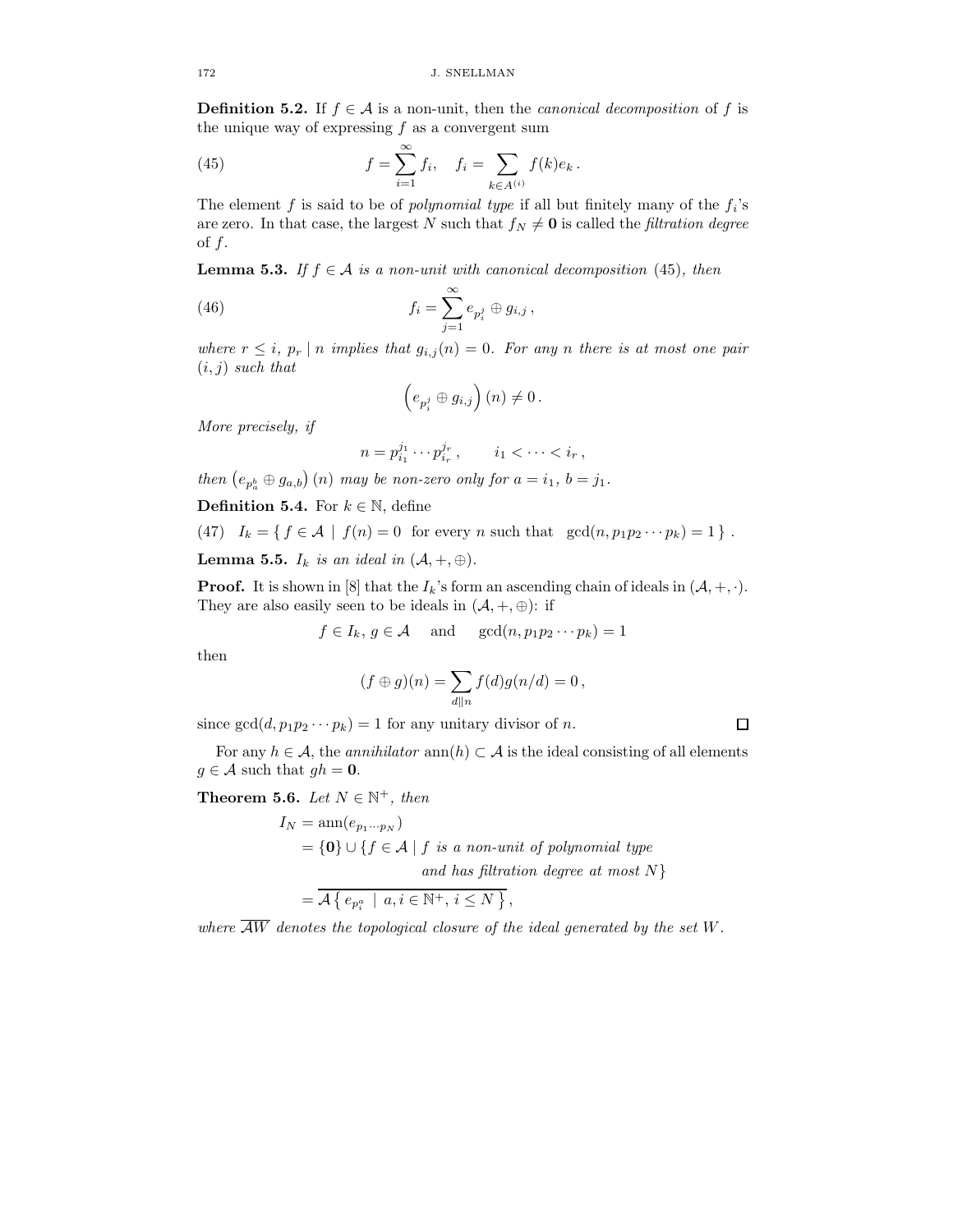**Proof.** If  $f \in I_N$  then for all k

(48) 
$$
(f \oplus e_{p_1 \cdots p_N})(k) = \sum_{a \oplus p_1 \cdots p_N = k} f(a)e_{p_1 \cdots p_N}(p_1 \cdots p_N)
$$

$$
= \sum_{a \oplus p_1 \cdots p_N = k} f(a) = 0,
$$

so  $f \in \text{ann}(e_{p_1\cdots p_N})$ . Conversely, if  $f \in \text{ann}(e_{p_1\cdots p_N})$  then  $(f \oplus e_{p_1\cdots p_N})(k) = 0$  for all k, hence if  $gcd(n, p_1 \cdots p_N) = 1$  then

(49) 
$$
0 = (f \oplus e_{p_1 \cdots p_N})(np_1 \cdots p_N) = f(n)e_{p_1 \cdots p_N}(p_1 \cdots p_N) = f(n)
$$

hence  $f \in I_N$ .

If  $f \in I_N$  then for  $j > N$  we get that  $f_j = 0$ , since

$$
f_j(k) = \begin{cases} 0 & \text{if } k \notin A^{(j)} \\ f(k) = 0 & \text{if } k \in A^{(j)} \end{cases}
$$

Hence  $f = \sum_{i=1}^{N} f_i$ . Conversely, if f can be expressed in this way, then  $f(k) =$  $f_{j_1}(k) = 0$  for  $k = p_{j_1}^{a_1} \cdots p_{j_r}^{a_r}$  with  $N < j_1 < \cdots < j_r$ .

 $\Box$ 

The last equality follows from Theorem 3.9.

**Theorem 5.7.** Let  $f \in \mathcal{A}$  be a non-unit. The following are equivalent:

- (i) f is of polynomial type.
- (ii)  $f \in \bigcup_{k=0}^{\infty} I_k$ ,
- (iii) There is a finite subset  $Q \subset \mathcal{P}$  such that  $f(k) = 0$  for all k relatively prime to all  $p \in Q$ .
- (iv)  $f \in \bigcup_{N=1}^{\infty} \text{ann}(e_{p_1p_2\cdots p_N}).$
- (v) There is a positive integer  $N$  such that  $f$  is contained in the topological closure of the ideal generated by the set

$$
\left\{\,e_{p_i^a}\,\mid\,a,i\in\mathbb{N}^+,\,i\leq N\,\right\}\,.
$$

If f has finite support, then it is of polynomial type. If f is of polynomial type, then it is nilpotent.

**Proof.** Clearly, a finitely supported  $f$  is of polynomial type. The equivalence (i)  $\iff$  (ii)  $\iff$  (iii)  $\iff$  (iv)  $\iff$  (v) follows from the previous theorem.

If  $f$  is of polynomial type, say of filtration degree  $N$ , then

$$
(50)\qquad \qquad f = \sum_{i=1}^{N} f_i
$$

and we see that if  $f^{N+1}$  is the  $N+1$ 'st unitary power of f, then  $f^{N+1}$  is the linear combination of monomials in the  $f_i$ 's, and none of these monomials is square-free. Since  $f_i \oplus f_j = \mathbf{0}$  for all i, we have that  $f^{N+1} = \mathbf{0}$ . So f is nilpotent.  $\Box$ 

Lemma 5.8. The elements of polynomial type forms an ideal.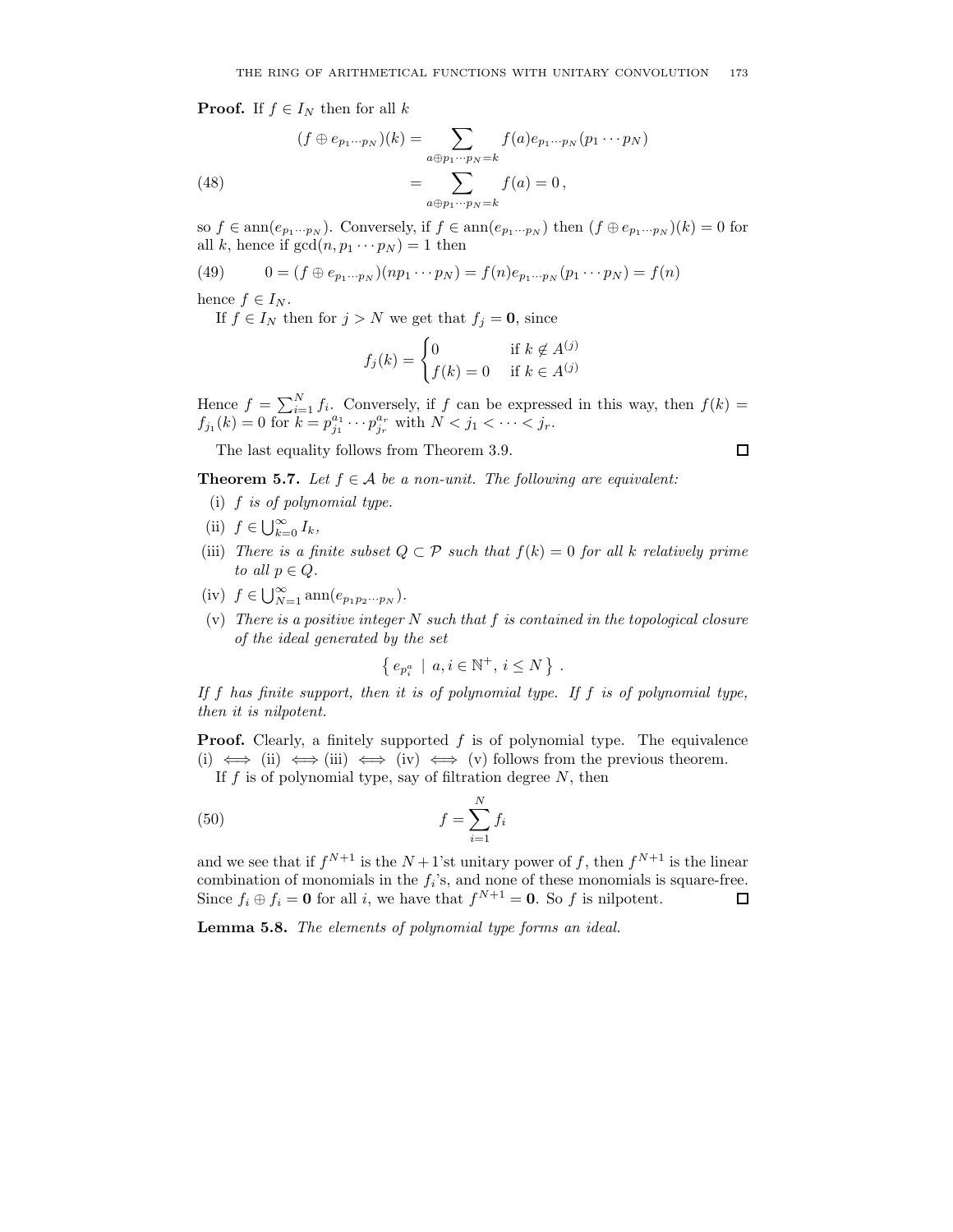Proof. By the previous theorem, this set can be expressed as

$$
\bigcup_{n=1}^{\infty} I_n,
$$

which is an ideal since  $I_n$  form an ascending chain of ideals.

Question 5.9. Are all *[nilpotent elements, zero divisors]* of polynomial type? If one could prove that the zero divisors are precisely the elements of polynomial type, then by Lemma 5.8 it would follow that  $Z(\mathcal{A})$  is an ideal, and moreover a prime ideal, since the product of two regular elements is regular (in any commutative ring). Then one could conclude [6] that  $(A, +, \oplus)$  has few zero divisors, hence is additively regular, hence is a Marot ring.

**Theorem 5.10.**  $(A, +, \oplus)$  contains infinitely many non-associate regular nonunits.

**Proof.** Step 1. We first show that there is at least one such element. Let  $f \in \mathcal{A}$ denote the arithmetical function

$$
f(k) = \begin{cases} 1 & \text{if } k \in \mathcal{PP} \\ 0 & \text{otherwise} \end{cases}
$$

Then f is a non-unit, and using a result by Yocom [13, 8] we have that f is contained in a subring of  $(A, +, \oplus)$  which is a discrete valuation ring isomorphic to  $\mathbb{C}[[t]]$ , the power series ring in one indeterminate. This ring is a domain, so f is not nilpotent.

We claim that f is in fact regular. To show this, suppose that  $g \in A$ ,  $f \oplus g = 0$ . We will show that  $g = 0$ .

Any positive integer m can be written  $m = q_1^{a_1} \cdots q_r^{a_r}$ , where the  $q_i$  are distinct prime numbers. If  $r = 0$ , then  $m = 1$ , and  $g(1) = 0$ , since

$$
0 = (f \oplus g)(2) = f(2)g(1) = g(1).
$$

For the case  $r = 1$ , we want to show that  $g(q^a) = 0$  for all prime numbers q. Choose three different prime powers  $q_1^{a_1}$ ,  $q_2^{a_2}$ , and  $q_3^{a_3}$ . Then

$$
0 = f \oplus g(q_i^{a_i} q_j^{a_j}) = f(q_i^{a_i}) g(q_j^{a_j}) + f(q_j^{a_j}) g(q_i^{a_i}) = g(q_j^{a_j}) + g(q_i^{a_i}),
$$

when  $i \neq j$ ,  $i, j \in \{1, 2, 3\}$ . In matrix notation, these three equations can be written as

$$
\begin{bmatrix} 1 & 1 & 0 \\ 1 & 0 & 1 \\ 0 & 1 & 1 \end{bmatrix} \begin{bmatrix} g(q_1^{a_1}) \\ g(q_2^{a_2}) \\ g(q_3^{a_3}) \end{bmatrix} = \begin{bmatrix} 0 \\ 0 \\ 0 \end{bmatrix}
$$

from which we conclude (since the determinant of the coefficient matrix is nonzero) that  $0 = g(q_1^{a_1}) = g(q_2^{a_2}) = g(q_3^{a_3})$ .

Now for the general case,  $r > 1$ . We need to show that that

(51) 
$$
g(q_1^{a_1} \cdots q_r^{a_r}) = 0
$$

whenever  $q_1^{a_1}, \ldots, q_r^{a_r}$  are pair-wise relatively prime prime powers.

 $\Box$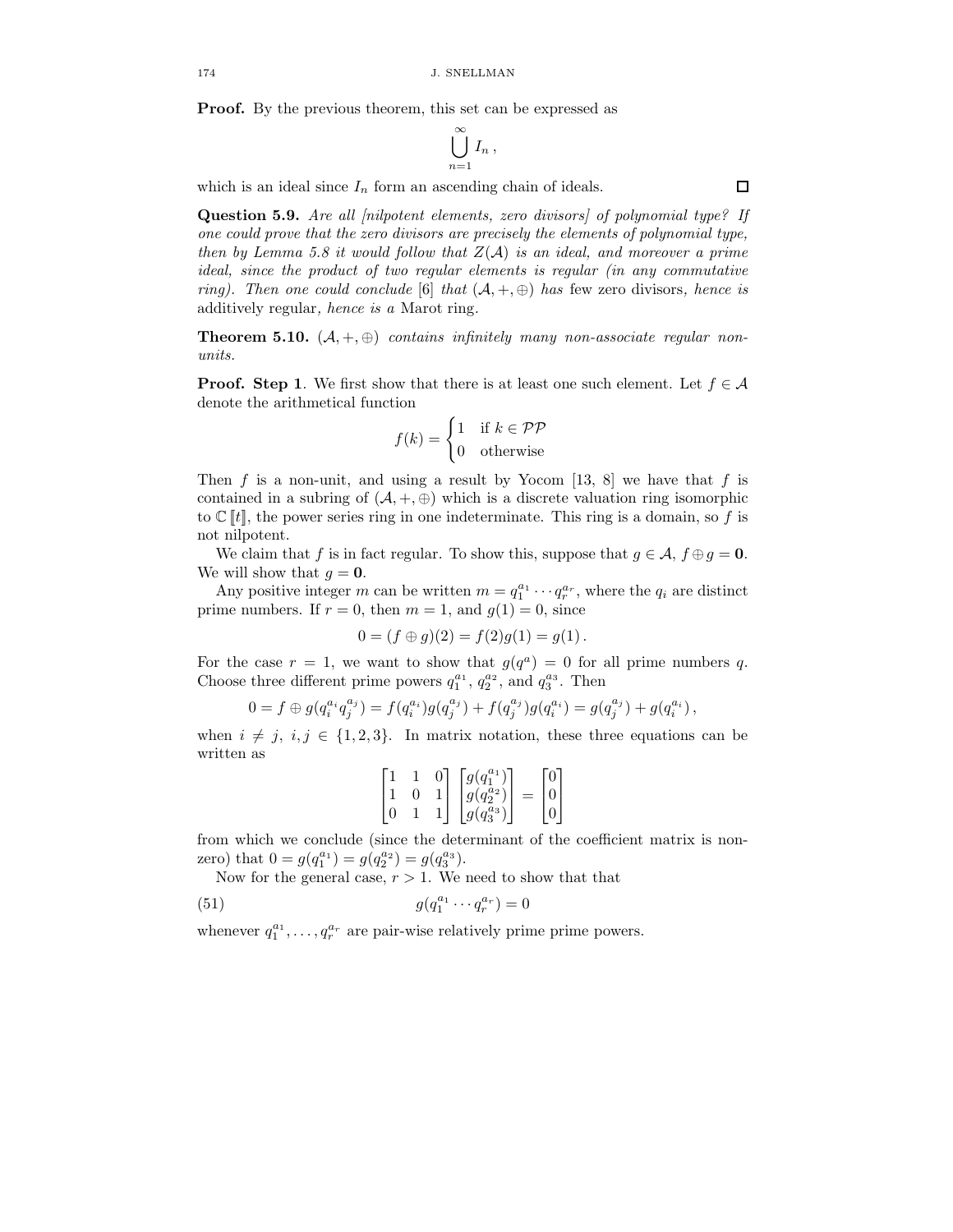Choose N pair-wise relatively prime prime powers  $q_1^{a_1}, \ldots, q_N^{a_N}$ . For each  $r+1$ --subset  $q_{s_1}, \ldots, q_{s_{r+1}}$  of this set we get a homogeneous linear equation

(52) 
$$
0 = f \oplus g(q_{s_1} \dots q_{s_{r+1}})
$$

$$
= g(q_{s_2} \dots q_{s_{r+1}}) + g(q_{s_1}q_{s_3} \dots q_{s_{r+1}}) + \dots + g(q_{s_1} \dots g_{s_r}).
$$

The matrix of the homogeneous linear equation system formed by all these equations is the incidence matrix of r-subsets (of a set of N elements) into  $r+1$ -subsets. It has full rank [12]. Since it consists of  $\binom{N}{r+1}$  equations and  $\binom{N}{r}$  variables, we get that for sufficiently large  $N$ , the null-space is zero-dimensional, thus the homogeneous system has only the trivial solution. It follows, in particular, that (51) holds.

Thus,  $g(m) = 0$  for all m, so f is a regular element.

Step 2. We construct infinitely many different regular non-units. Consider the element  $\tilde{f}$ , with

$$
\tilde{f}(k) = \begin{cases} c_k & k \in \mathcal{PP} \\ 0 & \text{otherwise} \end{cases}
$$

and where the  $c_k$ 's are "sufficiently generic" non-zero complex numbers, then we claim that  $\tilde{f}$ , too, is a regular non-unit. With g, m, r as before, we have that, for  $r=0,$ 

$$
0 = f \oplus g(p^{a}) = f(p^{a})g(1) = c_{p^{a}}g(1).
$$

We demand that  $c_{p^a} \neq 0$ , then  $g(1) = 0$ .

For a general  $r$ , we argue as follows: the incidence matrices that occurred before will be replaced with "generic" matrices whose elements are  $c_k$ 's or zeroes, and which specialize, when setting all  $c_k = 1$ , to full-rank matrices. They must therefore have full rank, and the proof goes through.

**Step 3.** Let g be a unit in A, and  $\tilde{f}$  as above. We claim that if  $g \oplus f$  is of the above form, i.e. supported on  $\mathcal{PP}$ , then g must be a constant. Hence there are infinitely many non-associate regular non-units of the above form.

To prove the claim, we argue exactly as before, using the fact that  $g \oplus \tilde{f}$  is supported on  $\mathcal{PP}$ . For  $m = q_1^{\bar{a}_1} \cdots q_r^{\bar{a}_r}$  as before, the case  $r = 0$  yields nothing:

$$
0 = g \oplus \tilde{f}(1) = \tilde{f}(1)g(1) = 0g(1) = 0,
$$

neither does the case  $r = 1$ :

$$
w = g \oplus \tilde{f}(q^a) = \tilde{f}(q^a)g(1) ,
$$

so  $g(1)$  may be non-zero. But for  $r = 2$  we get

$$
0 = g \oplus \tilde{f}(q_1^{a_1} q_2^{a_2}) = \tilde{f}(q_1^{a_1})g(q_2^{a_2}) + g(q_1^{a_1})\tilde{f}(q_2^{a_2}),
$$

and also

$$
0 = g \oplus \tilde{f}(q_1^{a_1} q_3^{a_3}) = \tilde{f}(q_1^{a_1})g(q_3^{a_3}) + g(q_1^{a_1})\tilde{f}(q_3^{a_3}),
$$
  
\n
$$
0 = g \oplus \tilde{f}(q_2^{a_2} q_3^{a_3}) = \tilde{f}(q_2^{a_2})g(q_3^{a_3}) + g(q_1^{a_1})\tilde{f}(q_3^{a_3}),
$$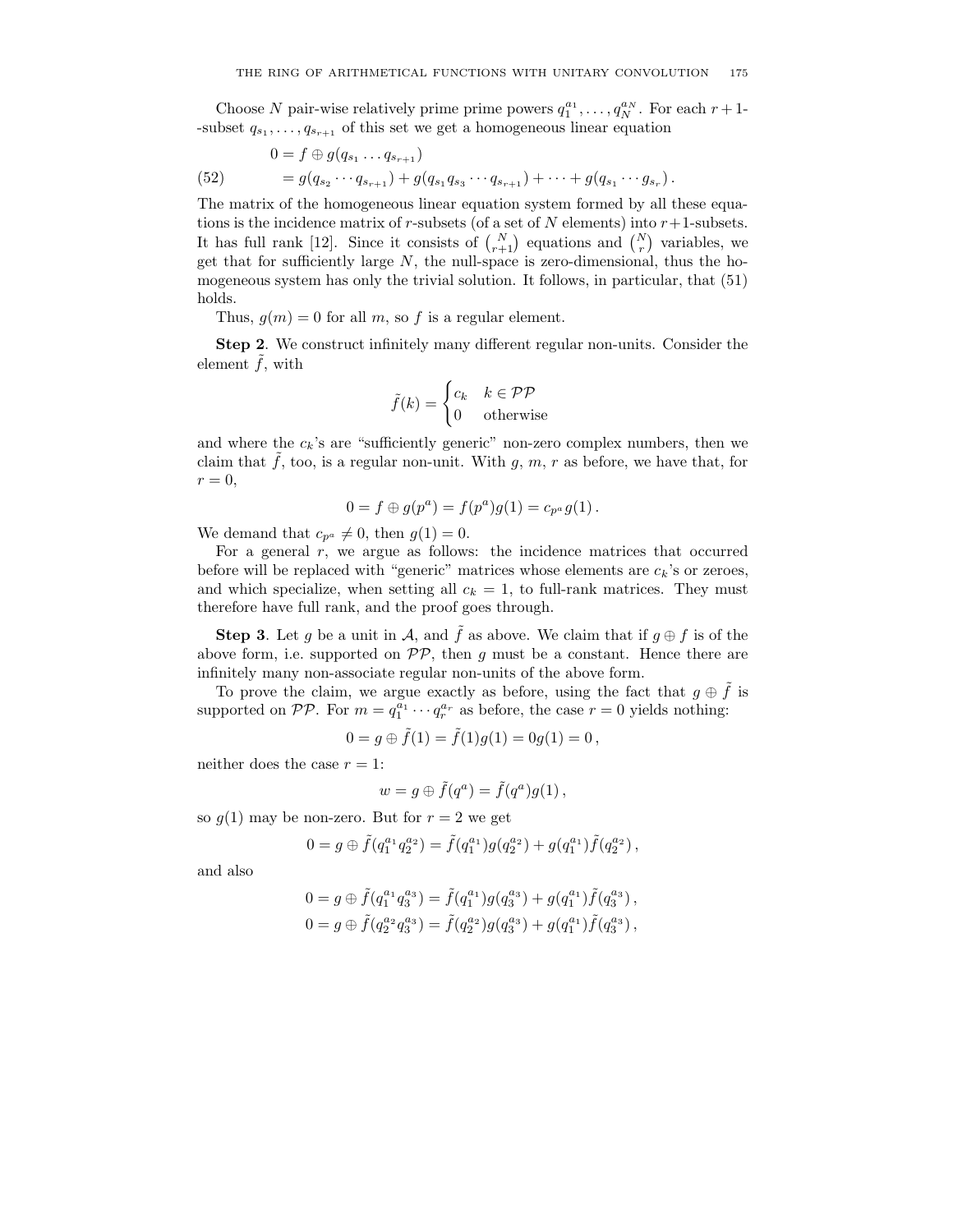which means that

$$
\begin{bmatrix} \tilde{f}(q_2^{a_2}) & \tilde{f}(q_1^{a_1}) & 0 \\ \tilde{f}(q_3^{a_3}) & 0 & \tilde{f}(q_1^{a_1}) \\ 0 & \tilde{f}(q_3^{a_3}) & \tilde{f}(q_2^{a_2}) \end{bmatrix} \begin{bmatrix} g(q_1^{a_1}) \\ g(q_2^{a_2}) \\ g(q_3^{a_3}) \end{bmatrix} = \begin{bmatrix} 0 \\ 0 \\ 0 \end{bmatrix}
$$

By our assumptions, the coefficient matrix is non-singular, so only the zero solution exists, hence  $g(q_1^{a_1}) = 0$ .

An analysis similar to what we did before shows that  $g(q_1^{a_1} \cdots q_r^{a_r}) = 0$  for  $r > 1$ .  $\Box$ 

With the same method, one can easily show that the characteristic function on  $P$  is regular.

#### 6. Some simple results on factorisation

Cashwell-Everett [4] showed that  $(A, +, \cdot)$  is a UFD. We will briefly treat the factorisation properties of  $(\mathcal{A}, +, \oplus)$ . Definitions and facts regarding factorisation in commutative rings with zero-divisors from the articles by Anderson and Valdes-Leon  $[1, 2]$  will be used.

First, we note that since  $(A, +, \oplus)$  is quasi-local, it is présimplifiable, i.e.  $a \neq 0$ ,  $a = r \oplus a$  implies that r is a unit. It follows that for  $a, b \in A$ , the following three conditions are equivalent:

- (1) a, b are associates, i.e.  $\mathcal{A} \oplus a = \mathcal{A} \oplus b$ .
- (2) a, b are strong associates, i.e.  $a = u \oplus b$  for some unit u.
- (3) a, b are very strong associates, i.e.  $\mathcal{A} \oplus a = \mathcal{A} \oplus b$  and either  $a = b = 0$ , or  $a \neq \mathbf{0}$  and  $a = r \oplus b \implies r \in U(\mathcal{A})$ .

We say that  $a \in \mathcal{A}$  is *irreducible*, or an *atom*, if  $a = b \oplus c$  implies that a is associate with either b or c.

**Theorem 6.1.**  $(A, +, \oplus)$  is atomic, i.e. all non-units can be written as a product of finitely many atoms. In fact,  $(A, +, \oplus)$  is a bounded factorial ring (BFR), i.e. there is a bound on the length of all factorisations of an element.

Proof. It follows from Lemma 3.3 that the non-unit f has a factorisation into at most  $D(f)$  atoms.  $\Box$ 

**Example 6.2.** We have that  $e_2 \oplus (e_{2^k} + e_3) = e_6$  for all k, hence  $e_6$  has an infinite number of non-associate irreducible divisors, and infinitely many factorisations into atoms.

**Example 6.3.** The element  $h = e_{30}$  can be factored as  $e_2 \oplus e_3 \oplus e_5$ , or as  $(e_6 + e_7)$  $(e_{20}) \oplus (e_2 + e_5).$ 

These examples show that  $(A, +, \oplus)$  is neither a *half-factorial ring*, nor a *finite* factorisation ring, nor a weak finite factorisation ring, nor an atomic idf-ring.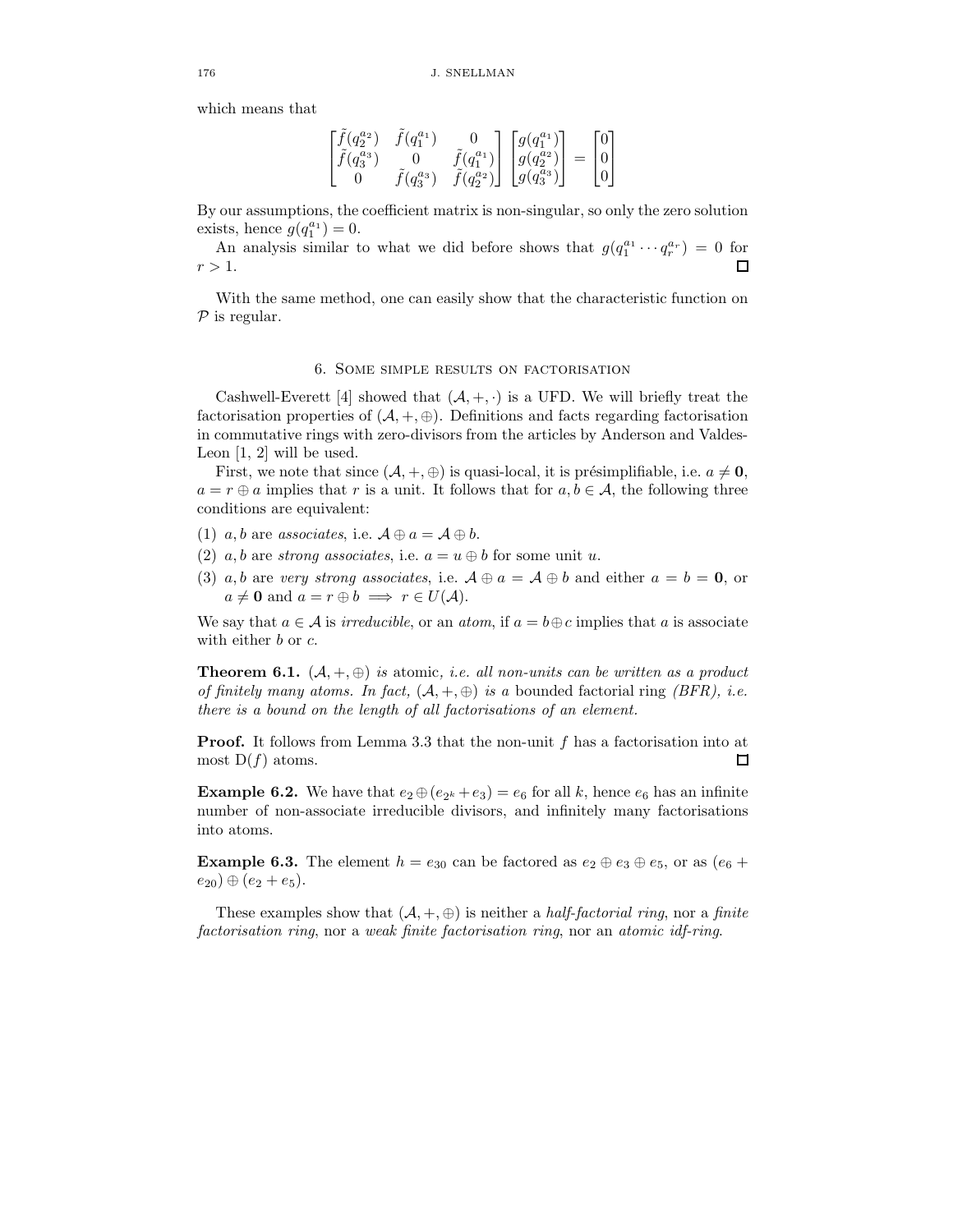## 7. The subring of arithmetical functions supported on square-free **INTEGERS**

Let  $\mathcal{SQF} \subset \mathbb{N}^+$  denote the set of square-free integers, and put

(53) 
$$
\mathfrak{C} = \{ f \in \mathcal{A} \mid \text{supp}(f) \subset \mathcal{SQF} \}.
$$

For any  $f \in \mathcal{A}$ , denote by  $p(f) \in \mathfrak{C}$  the restriction of f to  $\mathcal{SQF}$ .

**Theorem 7.1.**  $(\mathfrak{C}, +, \oplus)$  is a subring of  $(\mathcal{A}, +, \oplus)$ , and a closed  $\mathbb{C}\text{-subalgebra with}$ respect to the norm  $|\cdot|$ . The map

(54) 
$$
p: \mathcal{A} \to \mathfrak{C},
$$

$$
f \mapsto p(f)
$$

is a continuous C-algebra epimorphism, and a retraction of the inclusion map  $\mathfrak{C} \subset \mathcal{A}.$ 

**Proof.** Let  $f, g \in \mathfrak{C}$ . If  $n \in \mathbb{N}^+ \setminus \mathcal{SQF}$  then  $(f + g)(n) = f(n) + g(n) = 0$ , and  $cf(n) = 0$  for all  $c \in \mathbb{C}$ . Since  $n \in \mathbb{N}^+ \setminus \mathcal{SQF}$ , there is at least on prime p such that  $p^2 \mid n$ . If m is a unitary divisor of m, then either m or  $n/m$  is divisible by  $p^2$ . Thus

$$
(f \oplus g)(n) = \sum_{m \parallel n} f(m)g(n/m) = 0.
$$

If  $f_k \to f$  in A, and all  $f_k \in \mathfrak{C}$ , let  $n \in \text{supp}(f)$ . Then there is an N such that  $f(n) = f_k(n)$  for all  $k \geq N$ . But supp $(f_k) \subset \mathcal{SQF}$ , so  $n \in \mathcal{SQF}$ . This shows that  $\mathfrak C$  is a closed subalgebra of  $\mathcal A$ .

It is clear that  $p(f + g) = p(f) + p(g)$  and that  $p(cf) = cp(f)$  for any  $c \in \mathbb{C}$ . If n is not square-free, we have already showed that

$$
0 = (p(f) \oplus p(g))(n) = p((f \oplus g))(n).
$$

Suppose therefore that  $n$  is square-free. Then so is all its unitary divisors, hence

$$
p(f \oplus g)(n) = (f \oplus g)(n) = \sum_{m \parallel n} f(m)g(n/m)
$$
  
= 
$$
\sum_{m \parallel n} p(f)(m)p(g)(n/m) = (p(f) \oplus p(g))(n).
$$

We have that  $p(f) = f$  if and only if  $f \in \mathfrak{C}$ , hence  $p(p(f)) = p(f)$ , so p is a retraction to the inclusion  $i : \mathfrak{C} \to \mathcal{A}$ . In other words,  $p \circ i = id_{\mathfrak{C}}$ .  $\Box$ 

**Corollary 7.2.** The multiplicative inverse of an element in  $\mathfrak{C}$  lies in  $\mathfrak{C}$ .

**Proof.** If  $f \in \mathfrak{C}$ ,  $f \oplus g = e_1$  then

$$
e_1=p(e_1)=p(f\oplus g)=p(f)\oplus p(g)=f\oplus p(g),
$$

hence  $q = p(q)$ , so  $q \in \mathfrak{C}$ .

Alternatively, we can reason as follows. If  $f$  is a unit in  $\mathfrak C$  then we can without loss of generality assume that  $f(1) = 1$ . By Theorem 3.7,  $g = -f + e_1$  is topologically nilpotent, hence by Proposition 1.2.4 of [3] we have that the inverse of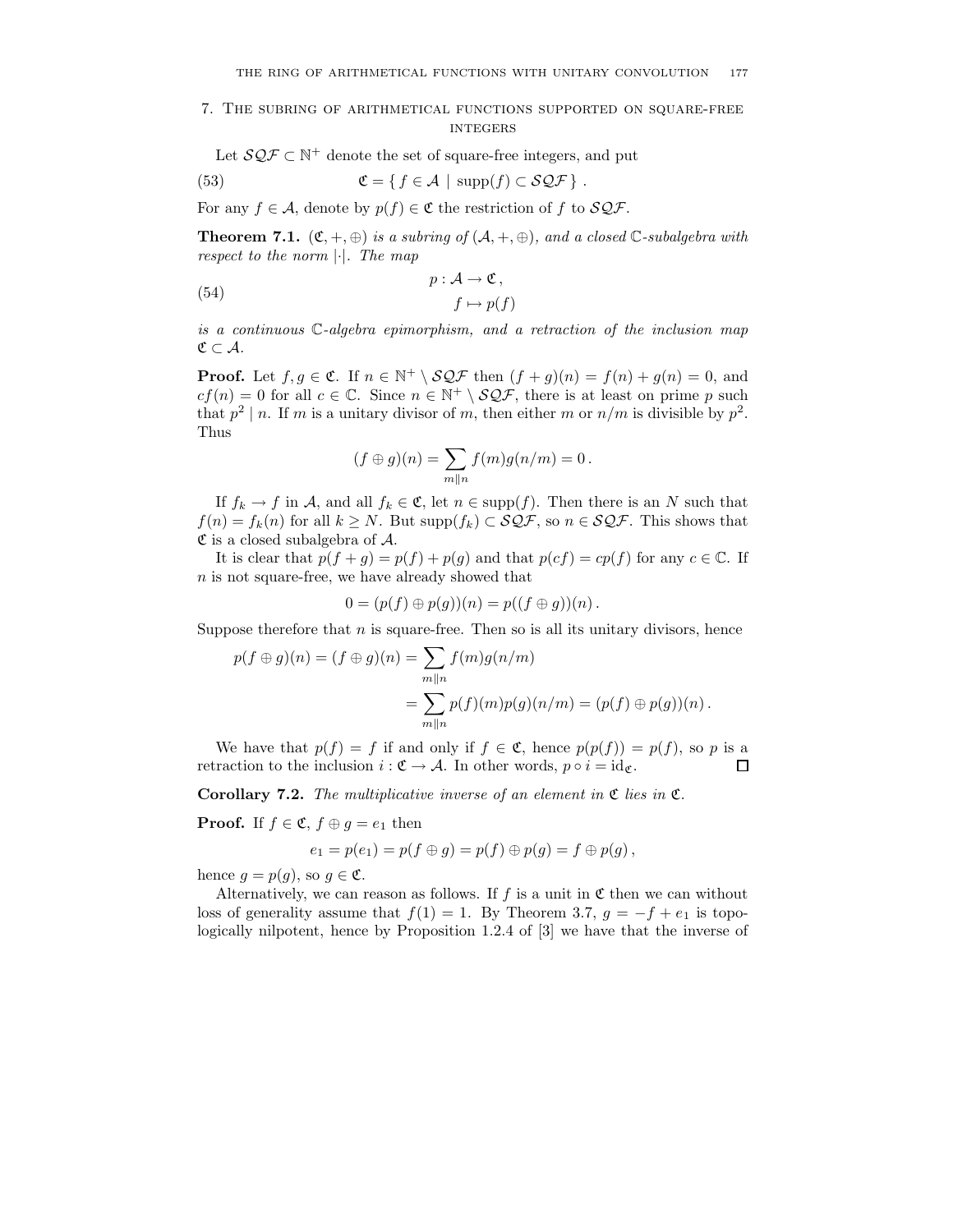$e_1 - g = f$  can be expressed as  $\sum_{i=0}^{\infty} g^i$ . It is clear that g, and every power of it, is supported on  $\mathcal{SQF}$ , hence so is  $f^{-1}$ .  $\Box$ 

Corollary 7.3.  $(\mathfrak{C}, +, \oplus)$  is semi-local.

**Proof.** The units consists of all  $f \in \mathfrak{C}$  with  $f(1) \neq 0$ , and the non-units form the  $\Box$ unique maximal ideal.

**Remark 7.4.** More generally, given any subset  $Q \subset \mathbb{N}^+$ , we get a retract of  $(\mathcal{A}, +, \oplus)$  when considering those arithmetical functions that are supported on the integers  $n = p_1^{a_1} \cdots p_r^{a_r}$  with  $a_i \in Q \cup \{0\}$ . This property is unique for the unitary convolution, among all regular convolutions in the sense of Narkiewicz [7].

In particular, the set of arithmetical functions supported on the exponentially odd integers (those n for which all  $a_i$  are odd) forms a retract of  $(A, +, \oplus)$ . It follows that the inverse of such a function is of the same form.

Let  $T = \mathbb{C} [x_1, x_2, x_3, \dots]$ , the large power series ring on countably many variables, and let J denote the ideal of elements supported on non square-free monomials.

**Theorem 7.5.**  $(\mathfrak{C}, +, \oplus) \simeq T/J$ . This algebra can also be described as the generalized power series ring on the monoid-with-zero whose elements are all finite subsets of a fixed countable set  $X$ , with multiplication

(55) 
$$
A \times B = \begin{cases} A \cup B & \text{if } A \cap B = \emptyset \\ 0 & \text{otherwise} \end{cases}
$$

**Proof.** Define  $\eta$  by

(56) 
$$
\eta: T \to \mathcal{A}
$$

$$
\eta(\sum_{m} c_m m) = \sum_{m \text{ square-free}} c_m e_m,
$$

where for a square-free monomial  $m = x_{i_1} \cdots x_{i_r}$  with  $1 \leq i_1 < \cdots < i_r$  we put  $e_m = e_{p_{i_1}\cdots p_{i_r}}$ . Then  $\eta(T) = \mathfrak{C}$ , ker  $\eta = J$ . It follows that  $\mathfrak{C} \simeq T/J$ .  $\Box$ 

Acknowledgement. I am grateful to the anonymous referee for suggesting several corrections and improvements, and for the proof of Lemma 3.10.

#### **REFERENCES**

- [1] Anderson, D. D. and Valdes-Leon, S., Factorization in commutative rings with zero divisors, Rocky Mountain J. Math. 26(2) (1996), 439–480.
- [2] Anderson, D. D. and Valdes-Leon, S., Factorization in commutative rings with zero divisors, II, In Factorization in integral domains (Iowa City, IA, 1996), Marcel Dekker, New York 1997, 197–219.
- [3] Bosch, S., Güntzer, U. and Remmert, R., Non-Archimedean analysis, A systematic approach to rigid analytic geometry, Springer-Verlag, Berlin, 1984.
- [4] Cashwell, E. D. and Everett, C. J., The ring of number-theorethic functions, Pacific J. Math. 9 (1959), 975–985.